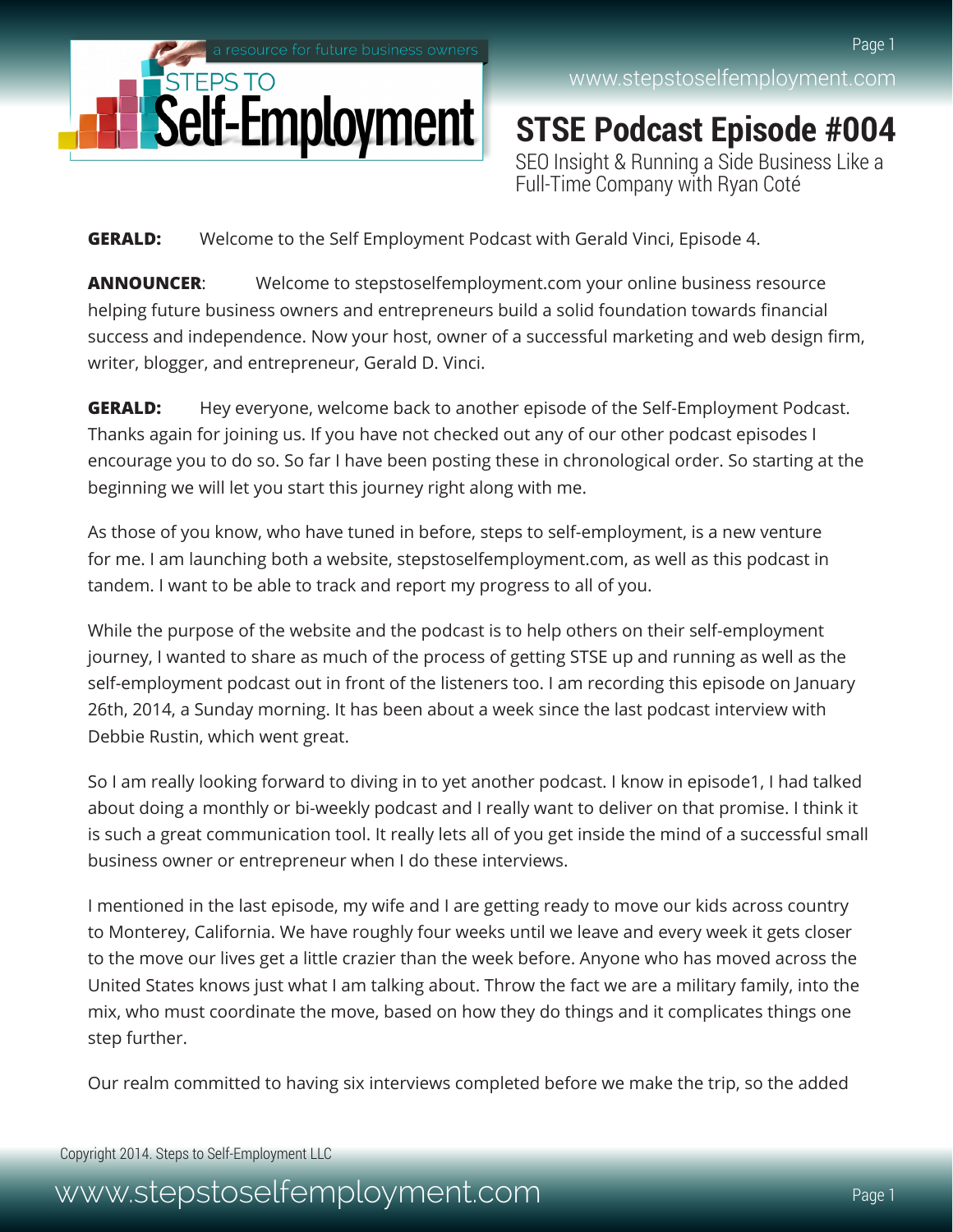

**STSE Podcast Episode #004** SEO Insight & Running a Side Business Like a Full-Time Company with Ryan Coté

pressure is definitely piling things up a bit, but it is all for the greater good.

As soon as we get to Monterrey, which will be the first week in March, I plan to focus a great chunk of my time to finalizing steps to self-employment and launching the site. So by the end of March this site will be live and you will be listening to the podcast. The unfortunate thing about these first few podcasts is I am recording them prior to launching the site. So I know they are dated but, regardless, I want to be able to track my progress with the site and for posterity sake. It is only fair that all you get to experience things from the beginning as well.

For those familiar with STSE you know that I have a panel of contributing writers who are all publishing articles monthly on the website. Without all of them I would not be anywhere close to as far along as I am. So I just want to stop and take a moment and say, "Thank you," to all of you who have contributed their time and are producing awesome content for all of our followers to soak in.

That is also why I have dedicated the first twelve interview slots to the writers for STSE. They deserve the spotlight and first dibs. If you have not done so, check out the website stepstoselfemployment.com and visit the "Our Writers" section. Every contributing writer has their own bio page that lets you learn more about them, their business, and their professional background.

It also shows you a list of all the articles they have written for the site right along with their bio. I feel like we have such a diverse group of writers from so many fields that all of you can find someone who you relate best. I encourage you to reach out to them. All of us believe in this project because we were right where you are. We know that every little connection you make helps and having someone who has been through what you are now experiencing can be one of the greatest assets you can find early on in your journey.

I would go so far as to say finding other like-minded individuals you connect with, is the key to success, no matter what stage you are in.Even in my experience having over a decade of business ownership under my belt, I still connect with others daily for advice, guidance, and a general sense of commendatory and friendship. It is so important to establish those connections and cultivate them just like you would any friendship. So don't ever feel like this is a journey you need to make all alone. There are plenty of people out there willing to help and all you have to do is ask. Seriously, it's that simple.

Copyright 2014. Steps to Self-Employment LLC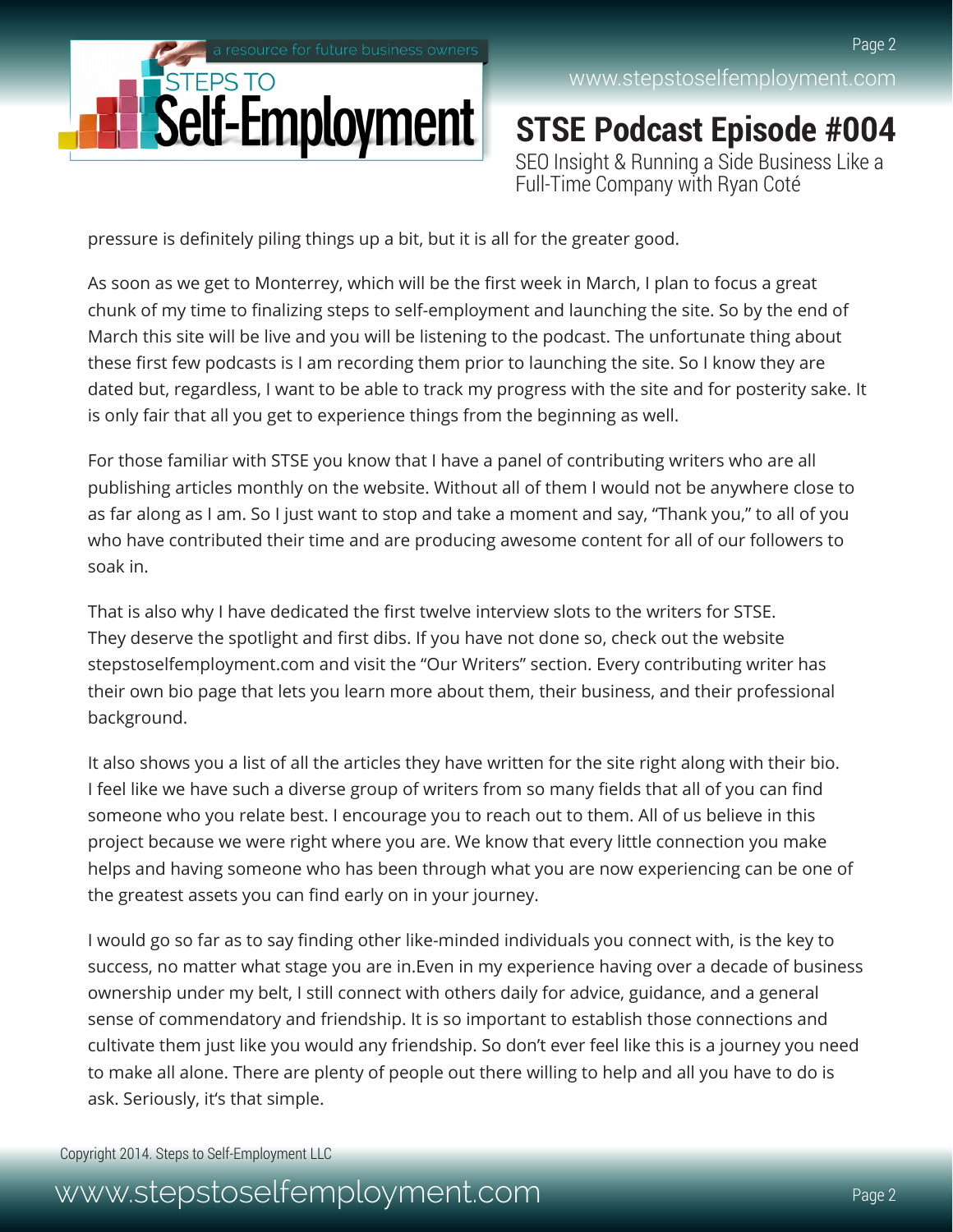

**STSE Podcast Episode #004** SEO Insight & Running a Side Business Like a Full-Time Company with Ryan Coté

So please, here is me asking you to head over to stepstoselfemployment.com and you will find an ever expanding library of informative articles written for you by our contributing authors. It is all geared toward helping you on your own self-employment journey. In addition to our panel of writers I provide you with a bunch of resources to help you run or grow your business. A weekly newsletter full of actionable advice and info about the upcoming week's show and website updates. The best part, of course, is it is all free. So what do you have to lose?

We also will offer other premium products such as one on one coaching, webinars, e-books, and video tutorials further down the road. We are in the fledgling stages to making stepstoselfemployment.com a powerful resource for you. I ask all of you to come help us build it together into an online business community that will truly help you and others like you on your path to success.

So enough about me and the podcast, I really want to get into today's show and I have such an awesome guest with us today. Ryan Coté of WP Amplify. He is owner of a search operation optimization company specializing in SEO and web support services for word press website owners. I say awesome because Ryan is directly responsible for helping me grow my own business, Vinci Designs, into a major player in online marketing and design through his killer SEO. I say awesome because Ryan is my business partner and provides SEO service to my customers who need our help. I say awesome because I have, literally, known Ryan since my parents moved us to Ken log, New Jersey in the third grade.

Ryan and I are lifelong friends. We are in our mid 30's now and he is, literally, the only person I have known for this length of time, other than family, that I speak to with any sort of regularity. He and I speak as often as three to five days a week since we share numerous customers. We also bounce ideas and plans for our businesses back and forth regularly as well. I, kind of, have a pipe dream that maybe someday we merge the two companies but who knows what the future holds just yet.

Ryan was a big help in advising me how best to put together STSE and he has always been a strong shoulder to lean on whenever I am doubtful about my ideas or figuring out what might be the best move for my customers. Our partnership has worked so well for both of us primarily because it is built on honesty, trust, and keeping our customers best interest in mind when we come up with a plan. Since we share ownership over most of our mutual customers there is a

Copyright 2014. Steps to Self-Employment LLC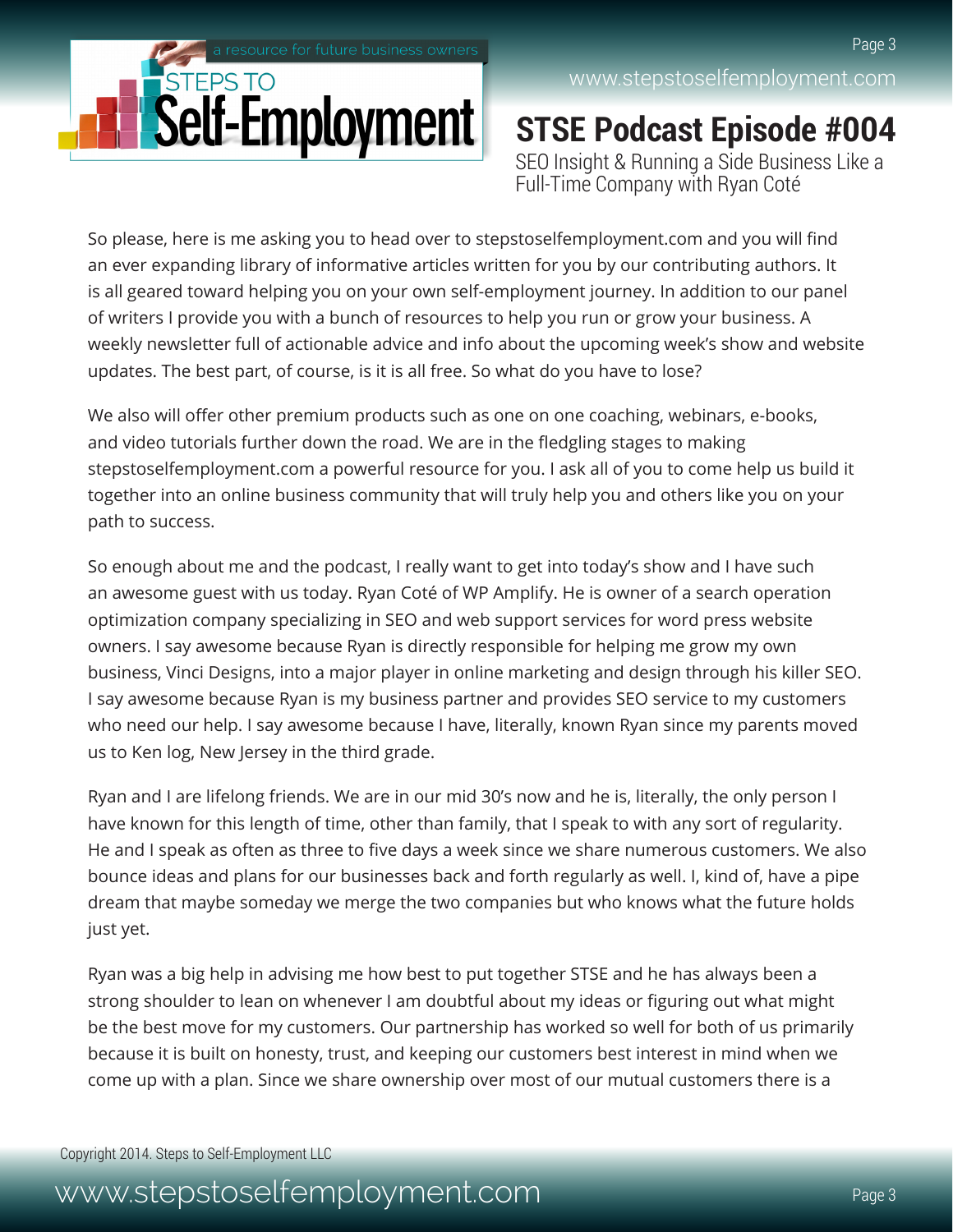

**STSE Podcast Episode #004** SEO Insight & Running a Side Business Like a Full-Time Company with Ryan Coté

financial incentive for both of us to put forth our best effort as well.

The bottom line is, I know, regardless of what is going on in his life, Ryan is going to give me great advice and not lead me astray. He also knows that it is a two way street and I will do the same for him any day of the week. I am almost worried that Ryan and I are so familiar with each other that asking questions and staying on task for this interview might be difficult. So I will do my best to squeeze as much feedback out of Ryan as I can for all of you because I know he has such great info for all of you.

Ryan founded WP Amplify in 2013 but he has had other SEO businesses in the past and has been involved with online marketing and sales for the past decade, if not longer. He has wrote all that knowledge and experience into a well-structured, affordable SEO package that can help any business model generate better traffic results and rankings for their online presence. You can learn more about his company by visiting wpamplify.com.

Ryan also runs and publishes content for a blog that chronicles all of his internet business projects. It is also a great place to go for advice and wisdom from a solid group of online marketers and internet entrepreneurs. He is all about transparency and truly lays it out, on the line, for people to see and read.

So make sure to check out internetbusinesspassion.com as well. Well, I think, I have set the stage for what is in store today and I am really looking forward to getting into the meet of the interview. So without further ado I give you Ryan Coté of WP Amplify.

| <b>RYAN:</b>   | Start now?                      |
|----------------|---------------------------------|
| <b>GERALD:</b> | Yep.                            |
| <b>RYAN:</b>   | Alright, right one, two, three. |
| GERALD:        | Well, welcome to the show Ryan. |

**RYAN:** Yeah, before we get started I just want to mention two things. I have got two young kids and I am downstairs recording this on a Sunday in my basement like my "man cave." But I can hear my two young kids is running around like crazy upstairs. So I am hoping they do not bust down the basement. I do not have a lock on the door, so it is quite possible. I just want to mention

Copyright 2014. Steps to Self-Employment LLC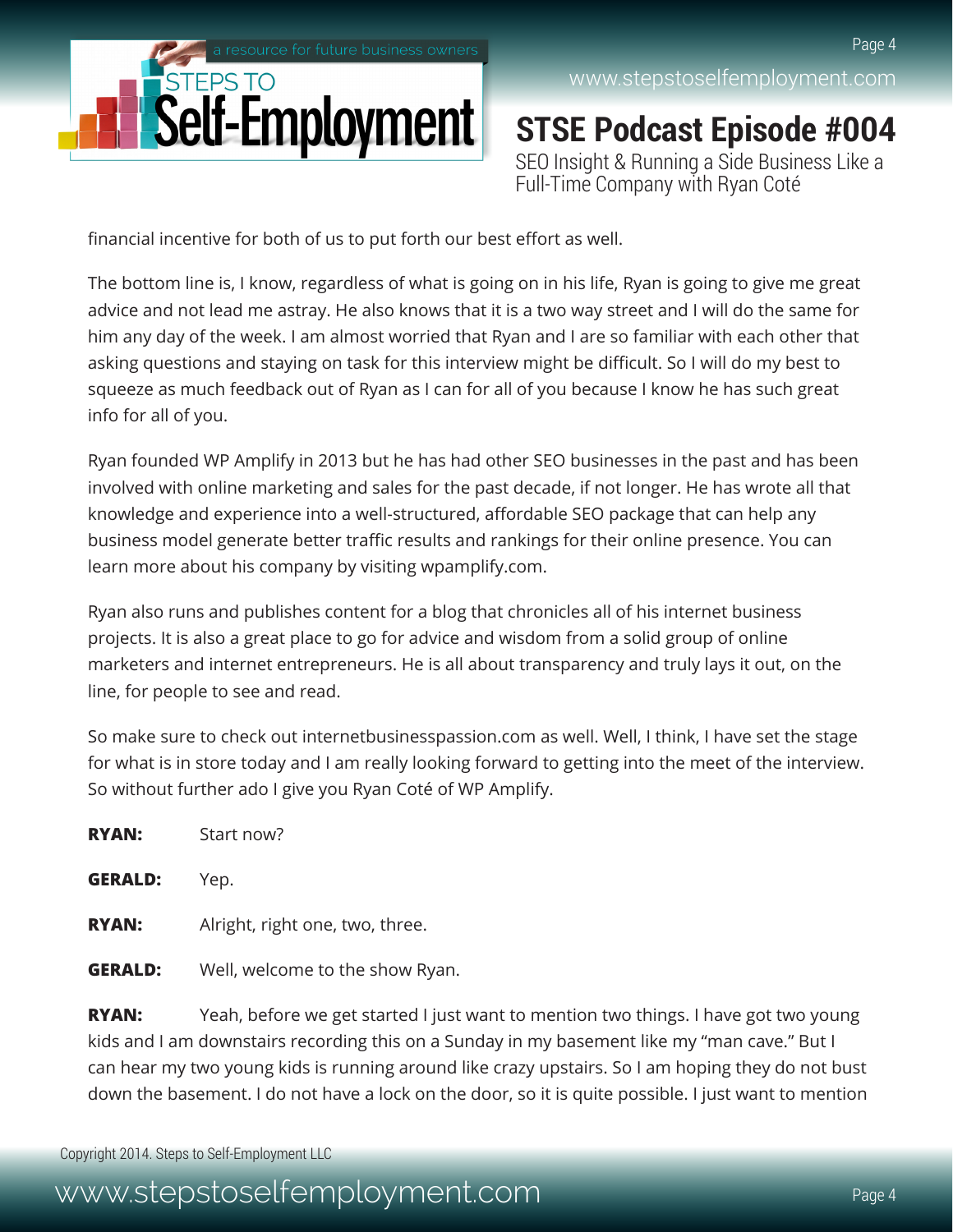

**STSE Podcast Episode #004** SEO Insight & Running a Side Business Like a Full-Time Company with Ryan Coté

that. Oh, and also, I have got a small of a cold that I have been fighting for about ten days now. So I am a little congested and that is why, so I just wanted to get those two things out of the way.

**GERALD:** Oh, no, that is cool, yeah. Both my boys are downstairs too so that is a, on a Sunday, when you work from home it is, kind of, expected you have to do the family thing, too.

**RYAN:** Yep.

**GERALD:** So I am really looking forward to this interview and I want to say just thanks for taking the time out of your week and weekend to do this for me. You heard my intro for you. Would you say I have described you, and your career, and our working relationship pretty spot on?

**RYAN:** Yeah, yeah, that was good.

**GERALD:** Good.

**RYAN:** It was very good.

**GERALD:** Okay, well, I have got a lot of questions for you. As you know, we, usually, end up talking about a whole bunch of stuff whenever I ask just a simple question. So, I figure we would just get right into it and see where it takes us. So the first question I have for you is do you define yourself as a business owner, an entrepreneur, or both. In your opinion, what is the difference?

**RYAN:** So, I definitely consider myself an entrepreneur because I remember at a young age trying to sell things. I have always had this drive in me to do my own thing or I, usually, build my own thing. I think that is definitely one of the definitions of an entrepreneur. I guess it is like a by-product. I am a business owner because I run WP Amplify now. I own that business. I am a business owner. So I think being a business owner is a bi-product of entrepreneurship.

I think you could be a business owner though without being an entrepreneur. Let's say you inherit a business that you really do not want. Technically, you are a business owner. You do not have that entrepreneurial spirit. Have that drive to grow it and build it, what have you. I consider myself, first and foremost, entrepreneur but as a by-product of that a business owner too. Does that make sense?

Copyright 2014. Steps to Self-Employment LLC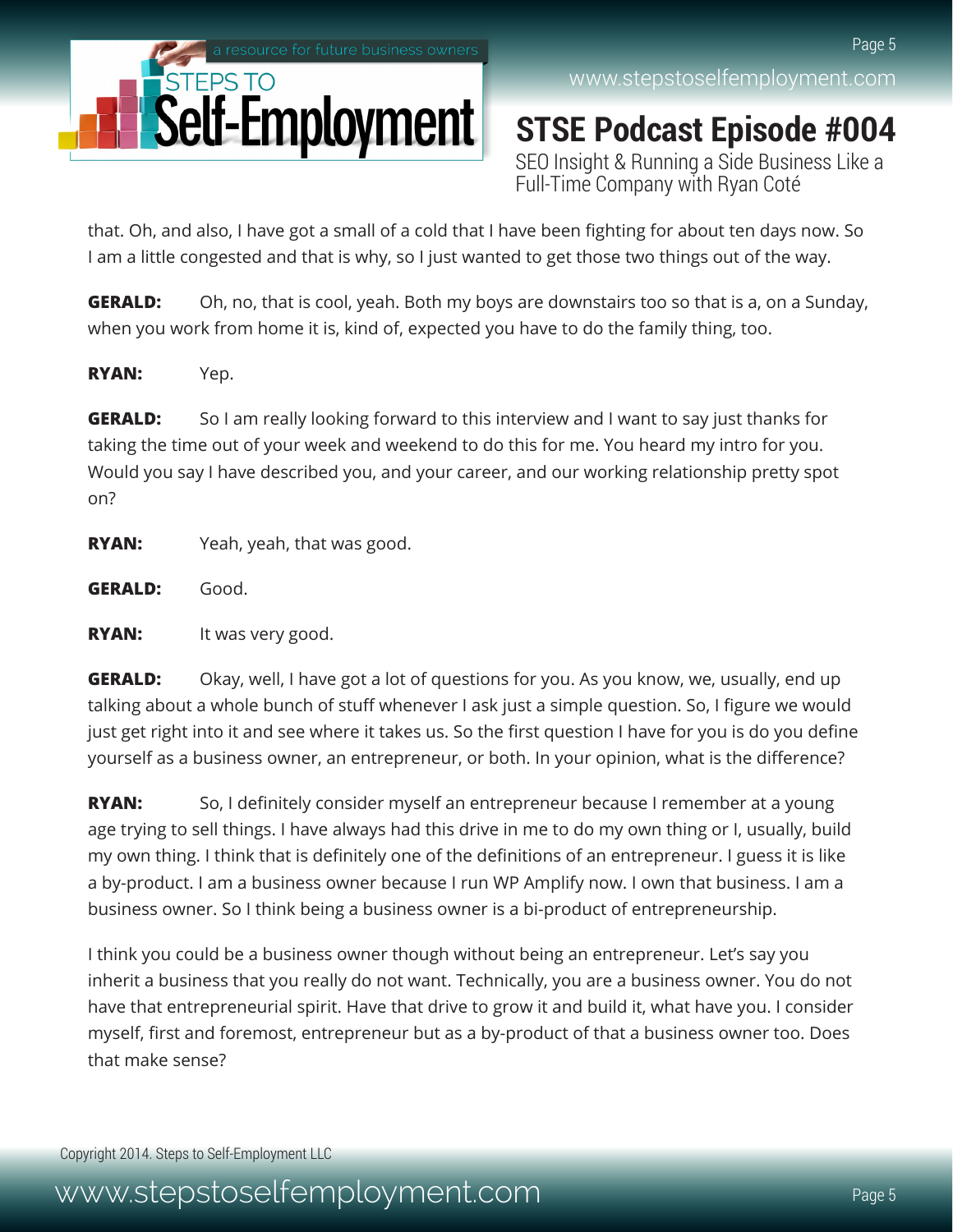

**STSE Podcast Episode #004** SEO Insight & Running a Side Business Like a Full-Time Company with Ryan Coté

**GERALD:** Yeah, yeah, I do not think you can really keep both on at the same time. It is almost like you are either one or the other. For me, anyways, I feel like I am flipping a switch. I would go into entrepreneur mode and that is when I am thinking of ideas and, kind of, like, expanding what I have going on. Then when it comes down to the nitty gritty of the business, I am just focused on getting stuff done, paying bills, assigning tasks, dealing with customer requests, and stuff like that. I do not really see myself as an entrepreneur during those times.

#### **RYAN:** Yeah, I agree with that.

**GERALD:** When you first start out I feel like you have that entrepreneur mentality. Then as you get into the business it is almost like the business ownership side takes over. I think, you though, you are way more of an entrepreneur than I am. I tend to start one thing and kind of hold on to it and you're more of a, I don't want to say you're a starter, not a finisher, but you get great ideas and then you keep building and building and take that idea to the next level everytime. Which is really cool.

**RYAN:** I try too I, definitely, have a history of bouncing around a little bit. I get sidetracked by all these shiny ideas that I have. But I will say that all the major successes that I have had with my various internet businesses, usually, is where I focus on it and just kept on working at it until it became successful. Or, in some cases, it just does not work out, I move on. The major successes I have had up to this time is where I really focus on it and kept on working through it even when things were not looking that great and just figure out a way to make it work.

Pivot a couple times and then my SEO business, WP Amplify, which used to be website booster shot, I pivoted a couple times of that. I am very happy with where I am now. So the path from A to B, from start to whatever your definition of success is, it is, usually, not a straight line. It, usually...

**GERALD:** No, definitely not.

**RYAN:** ....Yeah, so once you get lucky, which kind of happens, I guess.

**GERALD:** So the business WP Amplify, can you tell us a little bit more about that and why you chose this idea?

**RYAN:** Well, so it started out as website booster shot, back in 2010. My original idea was to do like these one-time booster shots for sites. Pick the key words for them and then optimize

Copyright 2014. Steps to Self-Employment LLC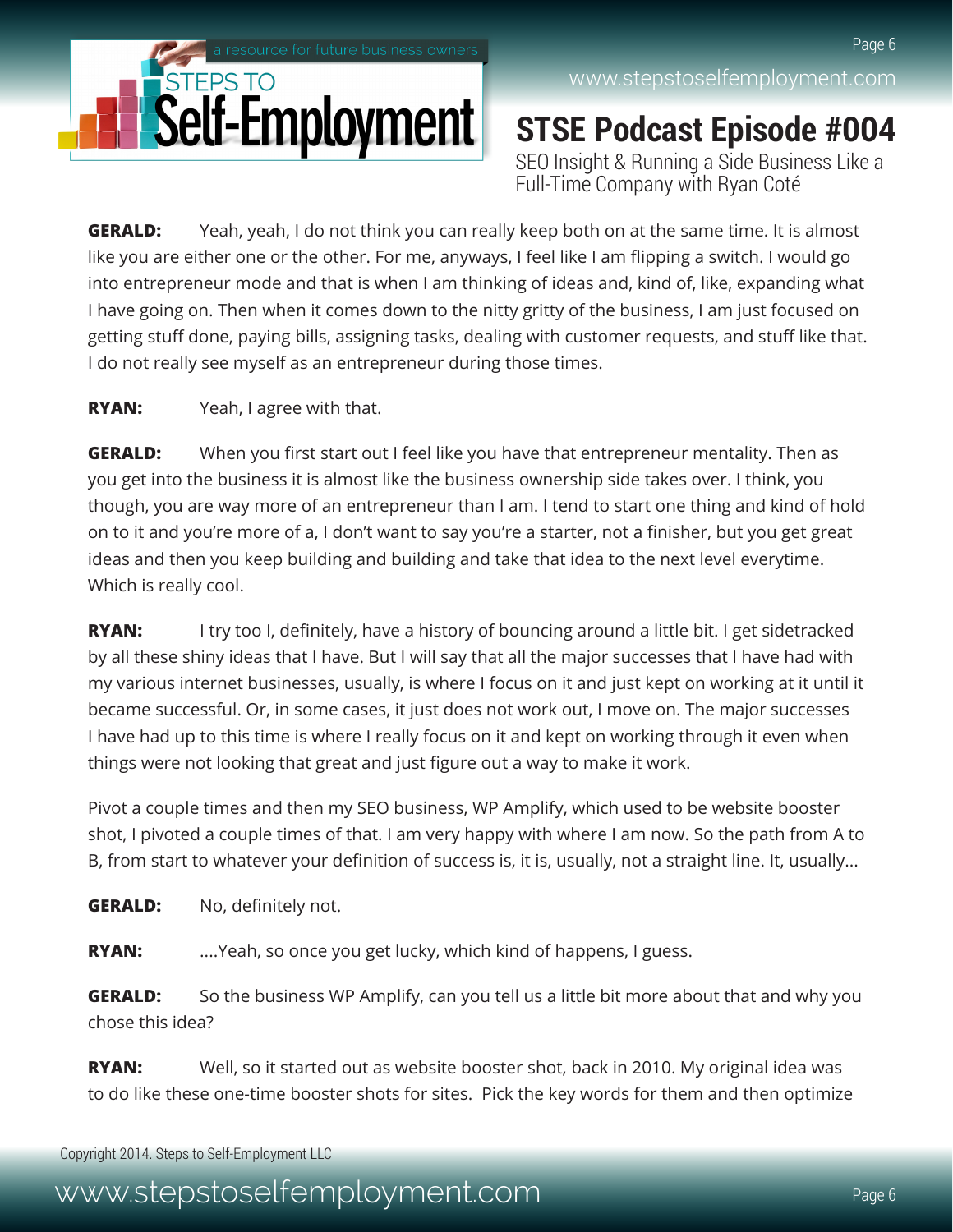

**STSE Podcast Episode #004** SEO Insight & Running a Side Business Like a Full-Time Company with Ryan Coté

your site. Then build a bunch of links and drip them out over three months, or whatever. Then collect a one-time payment. I did not realize how awful it is to have to keep on hunting for new clients and the fact that SEO is not a onetime thing. I was trying to be different.

I thought this might be one way to set myself apart from the other SEO companies. It is, kind of, doing the client a service. SEO, you can get some results with a onetime optimization but it is not going to, you are not going to maximize your results. I have had some clients where they have been with me for over a year and the first six months were descent and the last six months we are awesome. So SEO has a build effect. So I quickly changed that to a monthly plan. Then I morphed that into, pretty recently, into WP Amplify. I like WordPress. So WP Amplify works on only WordPress work websites. I do have non WordPress sites because I can work on them. It is just the way I am positioning WP Amplify is for WordPress. I like it. I like the platform, the plug-ins you can use, the way you can configure things. It makes SEO a little bit more, I want to say easier but you just have more tools at your disposable. So I, kind of, just, I don't know, I liked the idea of having an SEO service just for small businesses using WordPress. It is a very popular platform. I use it myself. That is, kind of, where it morphed into, or how it morphed into that.

**GERALD:** What are some of the differences within WordPress that make it unique compared to some other services you might offer to non-WordPress customers?

**RYAN:** Well, there is the plug-ins, like you have your smart phone. Like an iPhone has different apps you can install. Well WordPress has different plug-ins you can install. You can have SEO plug-ins you have got thousands and thousands of different options. You can, kind of, tweak a site to, kind of, help certain on-page SEO factors. Also with WordPress when you create new posts, it pings the search engines. So they quickly learn about your new content. I guess, overall, it is a great publishing content platform. It feeds well into SEO because of all the plug-ins that you can install. Static sites are fine too but it just a little bit more manual, the process with static sites.

**GERALD:** Yeah, that was, actually, going to be my next question. Is WordPress, inherently, a more effective SEO tool or does it present more challenges for good results than a static site or traditional HTML website.

**RYAN:** As long as you are configuring WordPress. WordPress does have some challenges with duplicate content and what have you. As long as you know how to tweak the site, I think, it is the ultimate SEO and content publishing platform. I really do. They are constantly improving it,

Copyright 2014. Steps to Self-Employment LLC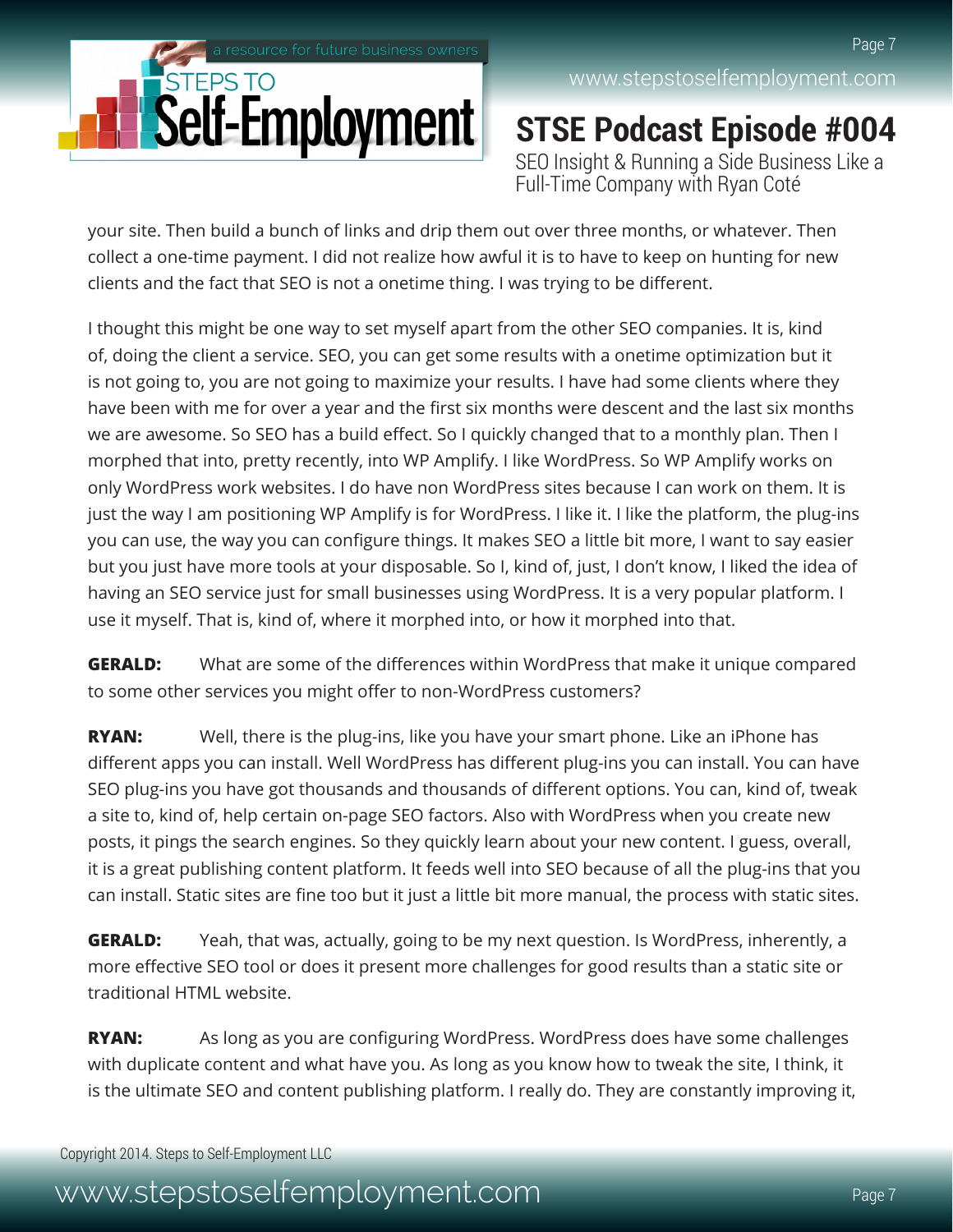

**STSE Podcast Episode #004** SEO Insight & Running a Side Business Like a Full-Time Company with Ryan Coté

too. They are constantly releasing new updates. I like it, I like it a lot.

**GERALD:** Yeah, I just happened to find an article today from Marco Sark. He talks about Matt Cutts praising WordPress as the number one tool for bloggers who are interested in having an SEO friendly website.

**RYAN:** Yeah, well, Google is all about content. WordPress is first and foremost a content blogging platform. So I am not surprised that he is saying that.

**GERALD:** So, in the intro, I also mentioned, internetbusinesspassion.com. That is, kind of, like your side passion project. Can you just talk real briefly about how that came about and where you see that going?

**RYAN:** That is a tough one. I started that blog because I have always wanted to have a blog that, kind of, outlines what I am doing and try to be as transparent as possible without putting my projects at jeopardy, I have seen cases with Pat Flynn and Spencer Huss where they publish their websites they are doing. Then they get negative SEO at them and they get attacked. I just do not want to deal with that. The projects that I am running, the ones that are making me money, those are important to me and my family. It is not like just a side thing I am just playing around with.

#### **GERALD:** Fun money or something?

**RYAN:** Yeah, yeah, fun money exactly. So I try to be as transparent as possible without being reckless. I don't really know where I am going to go next to be honest with you. I am using it as a way just to have a blog and build a name for myself. I am using it to network with other people. I have interviewed Joby Dumas, and Jim Wang. Some of these guys I have stayed in touch with it is just an email relationship. It is not like I am best friends with him now but it is just a networking tool. I am trying to build my name, trying to network with other people, have an outlet for my projects and just, honestly, I do not know where I am going to go with it.

I have got some affiliate links on there but it is not making me any money right now. I am not ready to focus on using it for that. I have no idea where it is going to take me. I am just going to keep on trying to network with people and just put out content, when I can, and see where it goes. It is just like, really, WP Amplify is my main focus. That is just a side project that I am going to keep going, and use as a networking tool, and see where it takes me.

Copyright 2014. Steps to Self-Employment LLC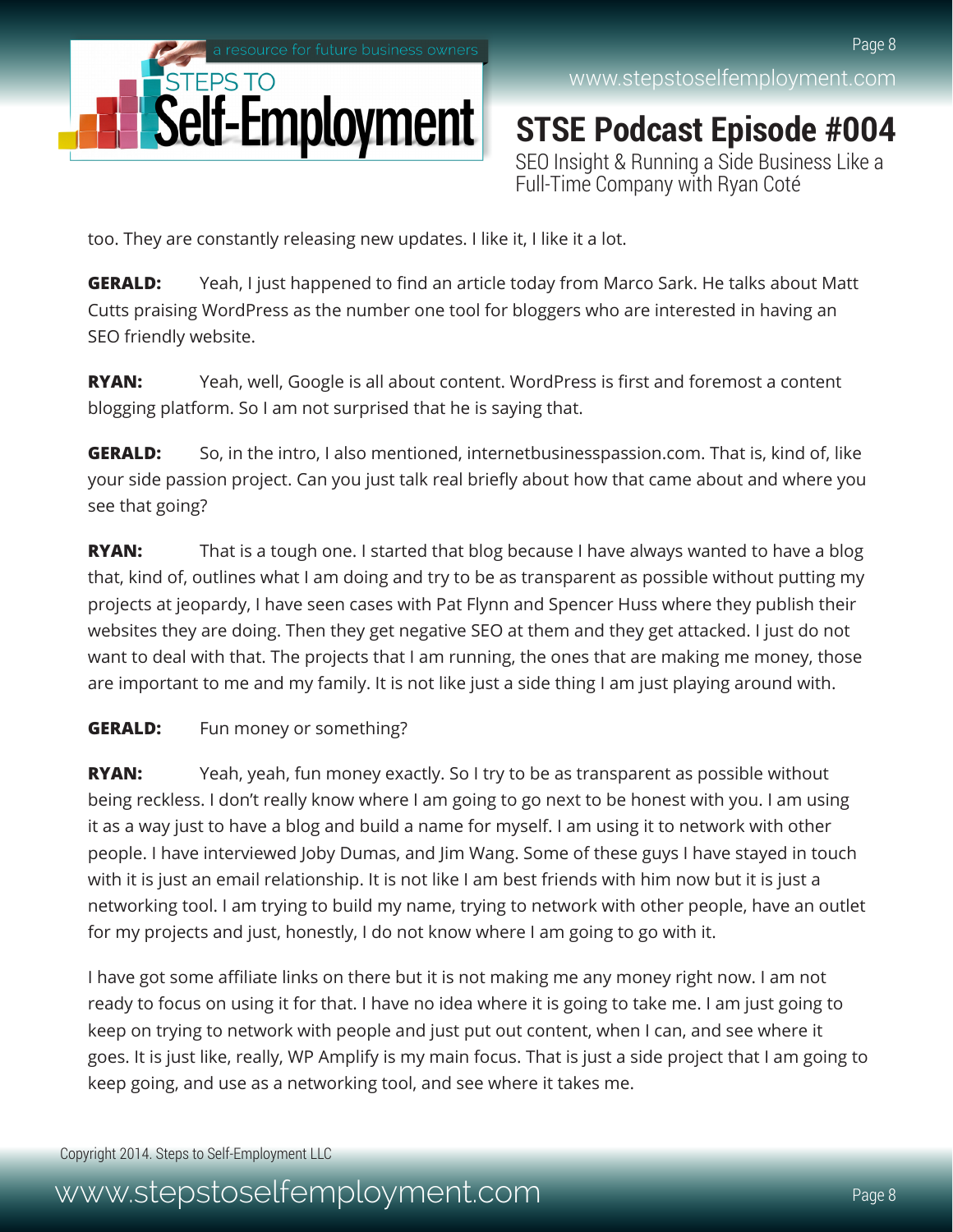

**STSE Podcast Episode #004** SEO Insight & Running a Side Business Like a Full-Time Company with Ryan Coté

**GERALD:** Yeah, a lot of the big bloggers will tell you, too, they spent years developing their brand and their blog until it really started reaping the benefits for them. So I am interested to see where it goes. I really like the content that you have on it and, I think, that any time you can interview these really successful entrepreneurs and get them to give a little bit of insight. You are just giving everybody else a place to go. Tap into their mind a little bit more and it is really cool.

**RYAN:** Yeah, I wish I was just a better - I consider myself a descent writer but actually, writing the content. I still have a hard time with, actually, just sitting down and writing the content. It just takes me forever. For you, you can write like a million words in a second. For me, it just like, for some reason I always have writers block, I think, they call it. I am hoping the more I do it, the more it will flow out. Like the article I did for you for STSE, it didn't take me all too long. It, kind of, flowed out somewhat nicely. So I am hoping I am developing some sort of creativity with my writing now.

**GERALD:** Yeah, you just have to stick with it. The more you do it, the easier it gets. It is the same with podcasting too. It is like, I know this in only episode four, but compared to where I was in episode one - I just feel so much more comfortable talking on the mic. I scripted every single word in episode one. Now I might script the intro but everything else is pretty much is just off the cuff, which is nice.

So how did you get started in the industry itself?

**RYAN:** If I think back to, I graduated college in 2001. I started, about a year after that, I remember putting up my first eBook, a fitness eBook. Try to sell it at quick bank. Then I had some other sites. I was trying to build traffic to it and I just, kind of, fell into SEO. I was doing pay-perclick for a while too when I was in my affiliate marketing stage like 2007-2008. I was always like was just teaching myself SEO, trying to build traffic, how to build links. It is so different now with SEO. It is like a much different landscape than it was back then. I always would have to have interest in SEO.

I did pay-per-click because I was just looking for that immediate traffic but in the background I was always trying to learn how to optimize the site and get it free traffic. Well, it is not really free because it is your time. There is no money being made. So, just self-taught really. I have taken some courses. I am taking another course coming up here starting in the middle or beginning of February in SEO, an eight week boot camp.

Copyright 2014. Steps to Self-Employment LLC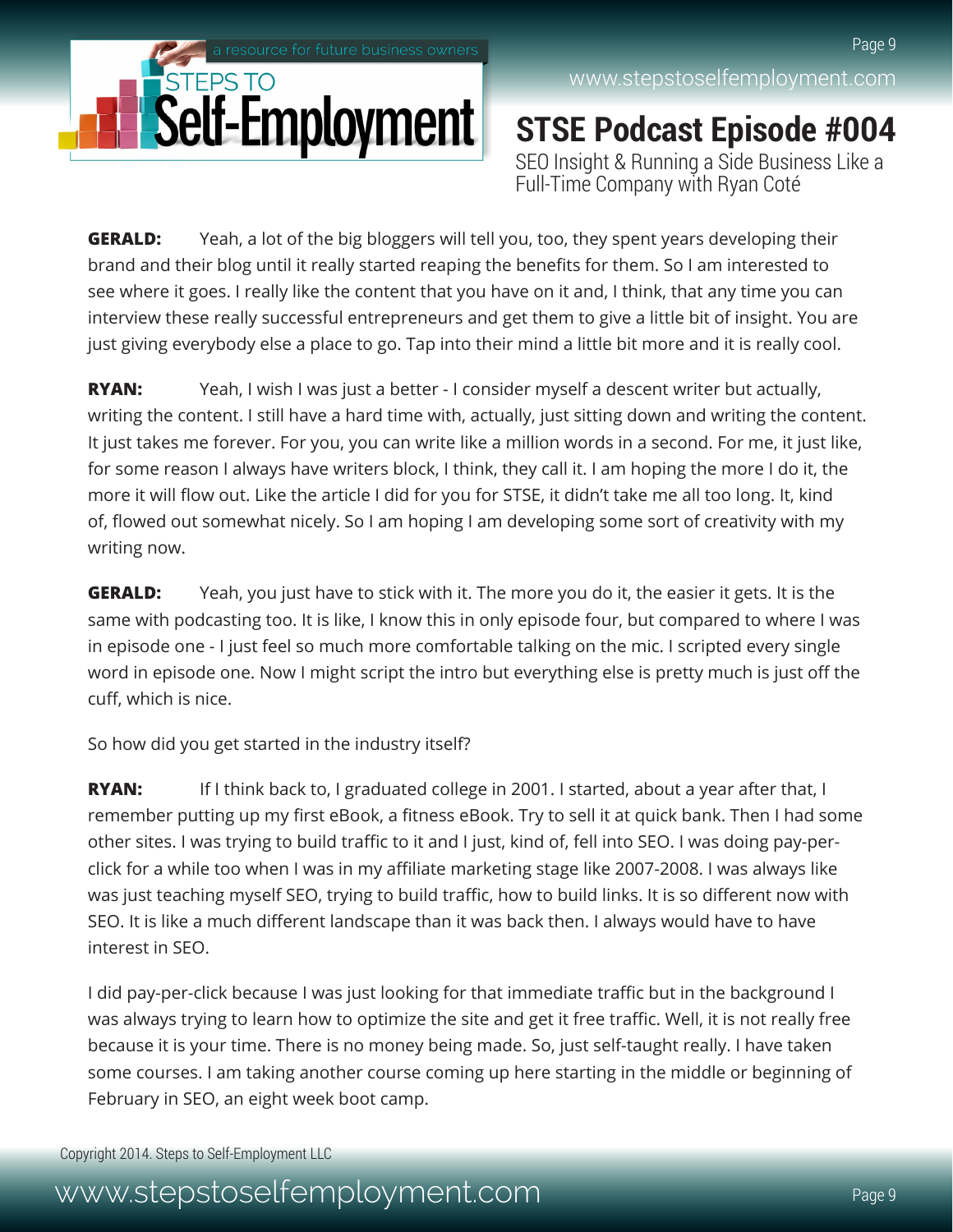

**STSE Podcast Episode #004** SEO Insight & Running a Side Business Like a Full-Time Company with Ryan Coté

So, I am always taking different courses but I also just self-taught by trial and error. When you have an interest in something you do a lot of reading about it, you try it for yourself, and learn from your mistakes. So I would say just about a slow evolution for the last 10+ years of accommodation of self, being self-taught, and just taking courses from people I trust.

**GERALD:** What type of training do you recommend for anybody who is interested? Are there courses, certificates, degrees that can, kind of, elevate your knowledge and skill set or do you think, since it changes so often, is there really value in that?

**RYAN:** Well, yeah, I think there is value in taking, I would say committed to one course a year might be worth it. It does change. SEO, a year ago, is different that it is now. It was just the way it is. You know a search engine college. I took a couple courses from there. I am taking some private courses coming up soon here from experts that I know and trust. I do not want to say part of my inner circle. It is just people I have just come to know just from being in the SEO game.

Really, honestly, the best training you can get is on the job training. Start a website for yourself, just try to get it to rank. Read stuff, read mos.com. They are pretty good. Just read things and try it for yourself. That is where you are going to learn the most. On the job training, you can read all the books in the world, which will give you a good foundation to get started. But until you actually try to implement them for yourself, implement what you are learning, it's just words on a page.

**GERALD:** Right, right, what attracted you to SEO in particular?

**RYAN:** I don't know, I guess, the idea of getting free traffic. I just try to get that free traffic, try to optimize a senior site. Start to rank for key words. It is, kind of, cool. It has got like a rush a little bit, still is.

**Gerald:** You were pretty big with AdWords for a while too. So did that, kind of like, turn you off to paid search and push you towards SEO or were you already, kind of, involved?

**RYAN:** Well, I think, one of my mistakes back when I was doing affiliate marketing, 2007- 2008, I was doing very well with my online businesses. I was spending a lot of money on pay-perclick, a lot for me. I was, probably, spending a few grand a month on pay-per-click, which, I think, is a lot. For some people that is like chump change. Pay per click is great. It is very controllable, it is very immediate. You do not have to have to deal with all the ups and downs with Google but it

Copyright 2014. Steps to Self-Employment LLC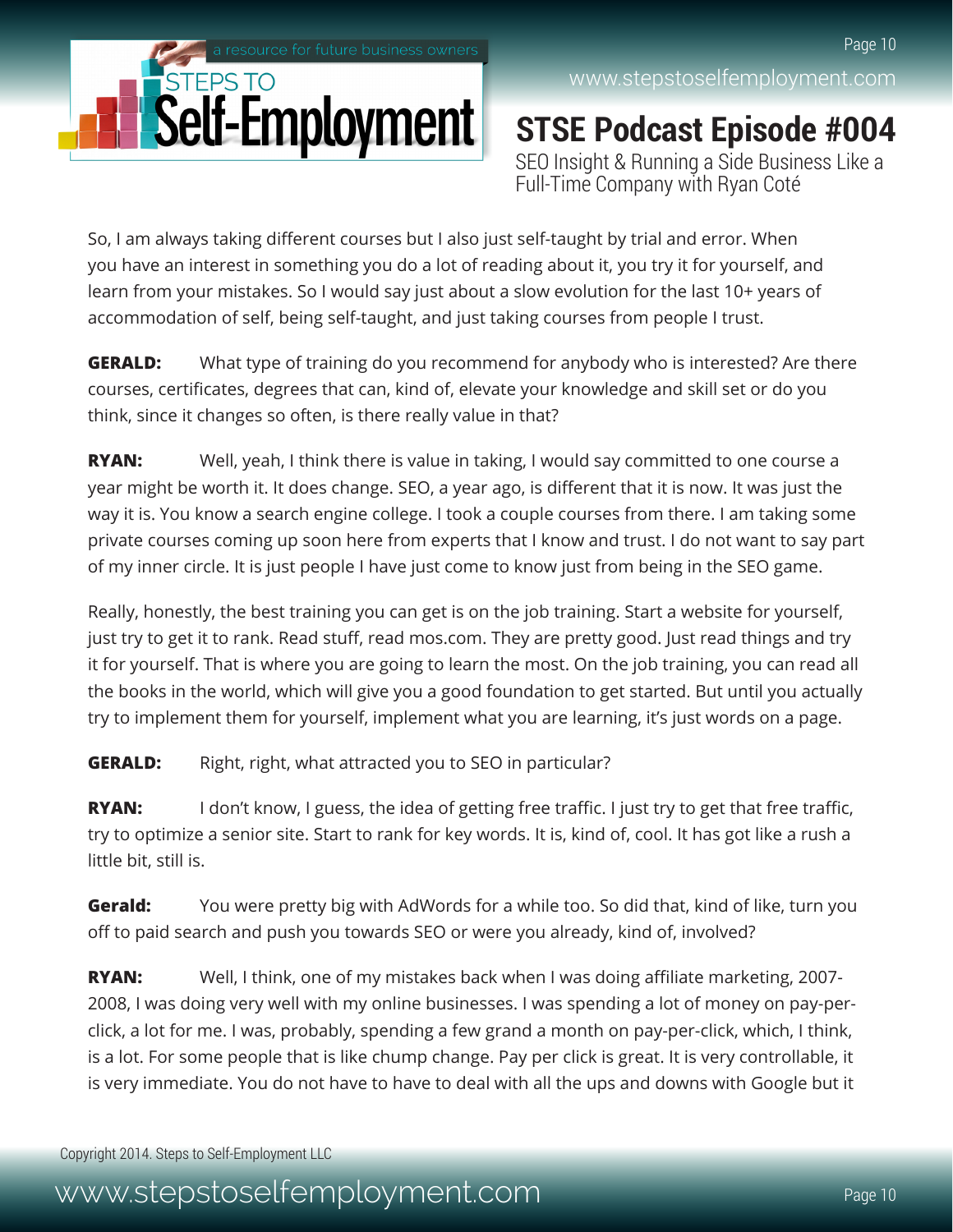

**STSE Podcast Episode #004** SEO Insight & Running a Side Business Like a Full-Time Company with Ryan Coté

can be very expensive and you stop paying and the traffic stops.

I definitely do not want to bash paid search. It is very scalable but I like the idea of getting that free traffic trying to optimize your site and it attracted me. I think in the best of both worlds though is you are doing both, if you have the budget for both. That is when you can start to really scale up your traffic levels. Did I answer your question there? I feel like I did not answer your question.

**GERALD:** No, yeah, that answers my question. I just did not know if there was a particular incident that, kind of, brought you into SEO or it was just like a gradual progression?

**RYAN:** I know what I was saying, that is why I feel like I didn't answer your question. I said in affiliate marketing back in, like, 2007-2008, I was creating as many sites and driving traffic to them with pay-per-click. The fact that you can do that now, you really can't. If I had the insight to, actually, optimize those sites in addition to setting pay-per-click. When the pay-per-click, kind of, blew up my face, maybe those sites would have just lived a little bit longer with the SEO, but I didn't do that. It didn't work for me.

**GERALD:** Right. Can you give us any, kind of, a dollar amount that you are personally making from the business or monthly revenue. If you do not want to share it, that is fine too.

**RYAN:** So like, right now, my revenue from WP Amplify is \$4,000 - 4500.00 per month. That is revenue. That is not profit. Then I have got some other side projects for affiliate marketing that I do not spend a whole lot of money on. They make me anywhere from three to four hundred bucks a month. I am trying to scale that up a little more just to funnel that money into advertising with WP Amplify, which is what I am doing right now. I would like to get down to 1000.00 a month. That is my goal. Of course, once I get to that I will be like, 'oh, actually, my goal is the 2000.00 a month,' but I would like to get up to 1000.00 a month. That is about where I am at right now.

**GERALD:** Yeah, our goals are so short lived. We talk about that all the time too. It is like the second we accomplish something we are already looking to the next hill to climb. It is just the way our minds think.

**RYAN:** I remember back when I was doing the affiliate marketing and my goal was always like 500.00 a month. When I got to 500.00 a month it just did not feel good enough. It was 1000.00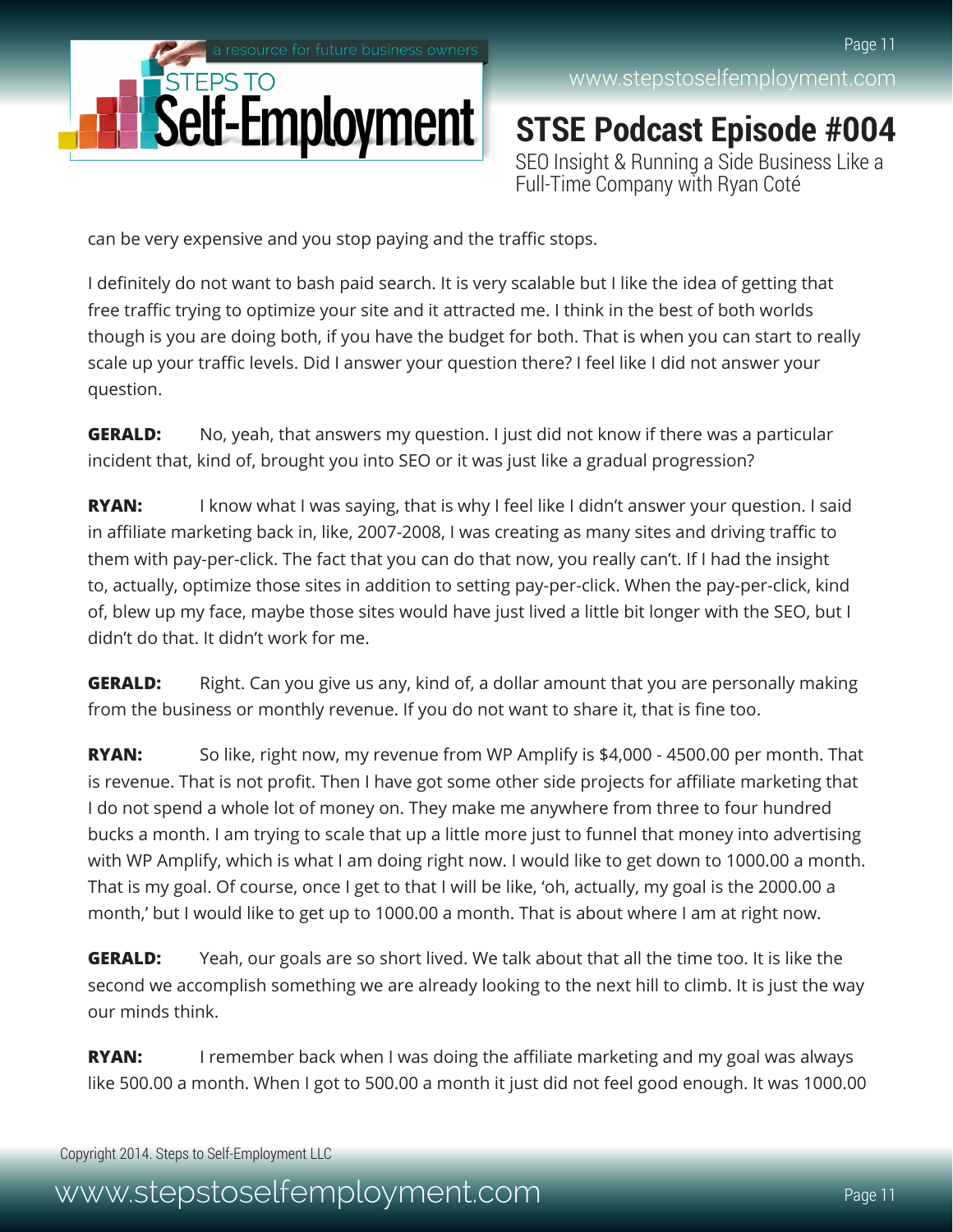

**STSE Podcast Episode #004** SEO Insight & Running a Side Business Like a Full-Time Company with Ryan Coté

a month. That never felt good enough. It is like a mind game. You have to really just get your mind right. Be happy with where you are out. You have goals but do not get so fixated on the money, money, money, I do not know. I am not sure what the answer is.

**GERALD:** Yeah, hold on one second, I have to respond to my wife here about sweet potatoes in the oven.

**RYAN:** This being recorded right now?

**GERALD:** Yep.

**RYAN:** Hey, it is a real podcast. You have got to make it real.

**GERALD:** Yep, it is real. Yep, no editing, no stopping. It is like a militant podcast. How did you finance your business when you first started out?

**RYAN:** I think booster app in the entire to be honest with you. I definitely invest money. I optimize the site, of course. I spend money on, I do blogging. I have a writer that blogs for me. I am throwing a little bit of money at Facebook ads. I am trying to play around with the paid search to see if I can find that sweet spot where I will get customers without spending a whole lot of money. Trying some leads on ads with Craig's list.

A lot of this stuff is really just strategic partnerships, like what I have got with you is key. I have got that with some other people too. Strategic partnerships that has been, kind of, key for me. Some cold emailing, I try not to do that as much, as it is not effective. I have a team that does some social media for me too. If you look on my social media accounts for WP Amplify you will notice that we post almost daily, like five days a week. I have got a small team that does that for me.

So I am pretty much strapped but I try to spend a little bit of money on stuff, on a little bit of everything, and just get myself out there, at least every channel, social media. I see who has needs on Craig's list. I try to identify new strategic partnerships. I do some blogging, try a little bit of paid search. I do a little bit of SEO. So it is a little bit of everything. My affiliate marketing, like I said before, my affiliate marketing projects where I am making a few hundred bucks a month, passively. I try to roll as much of that into the business too.

**GERALD:** Right, I like our business models too. Having the virtual model you can almost

Copyright 2014. Steps to Self-Employment LLC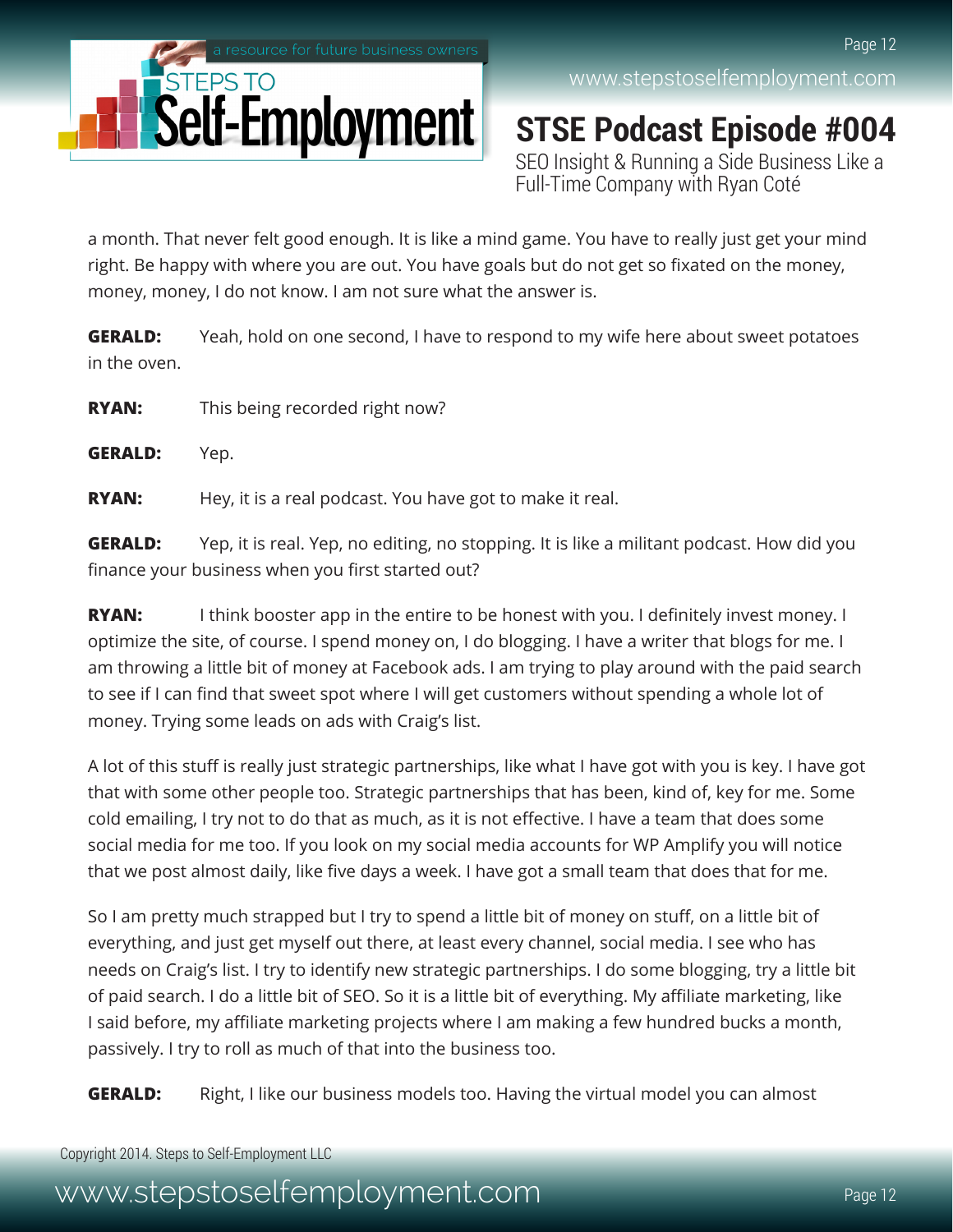

**STSE Podcast Episode #004** SEO Insight & Running a Side Business Like a Full-Time Company with Ryan Coté

keep costs as low as you need to. I know you have some people involved with your optimization services but, technically, you could do that stuff yourself if you really had to tighten your belt for some reason.

**RYAN:** I could, it would be very painful. I like to outsource stuff that I just would be, tortuous to me but yeah, I could if I had to.

**GERALD:** Yeah, you just cannot do everything yourself. When you run a business it is like the more into the business you get the more you realize that you need other people to offset that stuff. If you are wrapped up in the daily mundane tasks and key word research and everything else that you have to do for your customers. It is like you do not get the time to actually spend on your business and growing it. You just end up managing what you have but it never gets any bigger than what it was.

**RYAN:** Yeah, I think, it is definitely key, delegate what you can. Yes, I can make more money if I did everything myself, all the link building, and all the research, all that stuff, the content writing, the blogging. Honestly, I, probably, I would not be in business if I had to do it all myself because I do not think I could sustain it.

**GERALD:** Well, you also, you would make more money but you would be able to service less clients. So it is almost like you have to look at that. I was in the same situation with my design firm where I was trying to do everything myself. There was only so many customers I could help at a time. Getting other people involved now, it is like, it has exponentially grown the business because I am just focused on sales and marketing, which is great.

#### **RYAN:** Yep.

**GERALD:** Times are a little different now, too, than they were when we both got into online marketing. So are there any new costs that an up and comer should anticipate having to budget for?

**RYAN:** Well, link building has become so much more challenging and so much more expensive. It has been, probably, the biggest challenge of my business is try to figure what people want and to try to fit it into the budgets that I am working with while I am still getting results. If I do not get results, obviously, I am not going to keep the customer. I might only work with a certain

Copyright 2014. Steps to Self-Employment LLC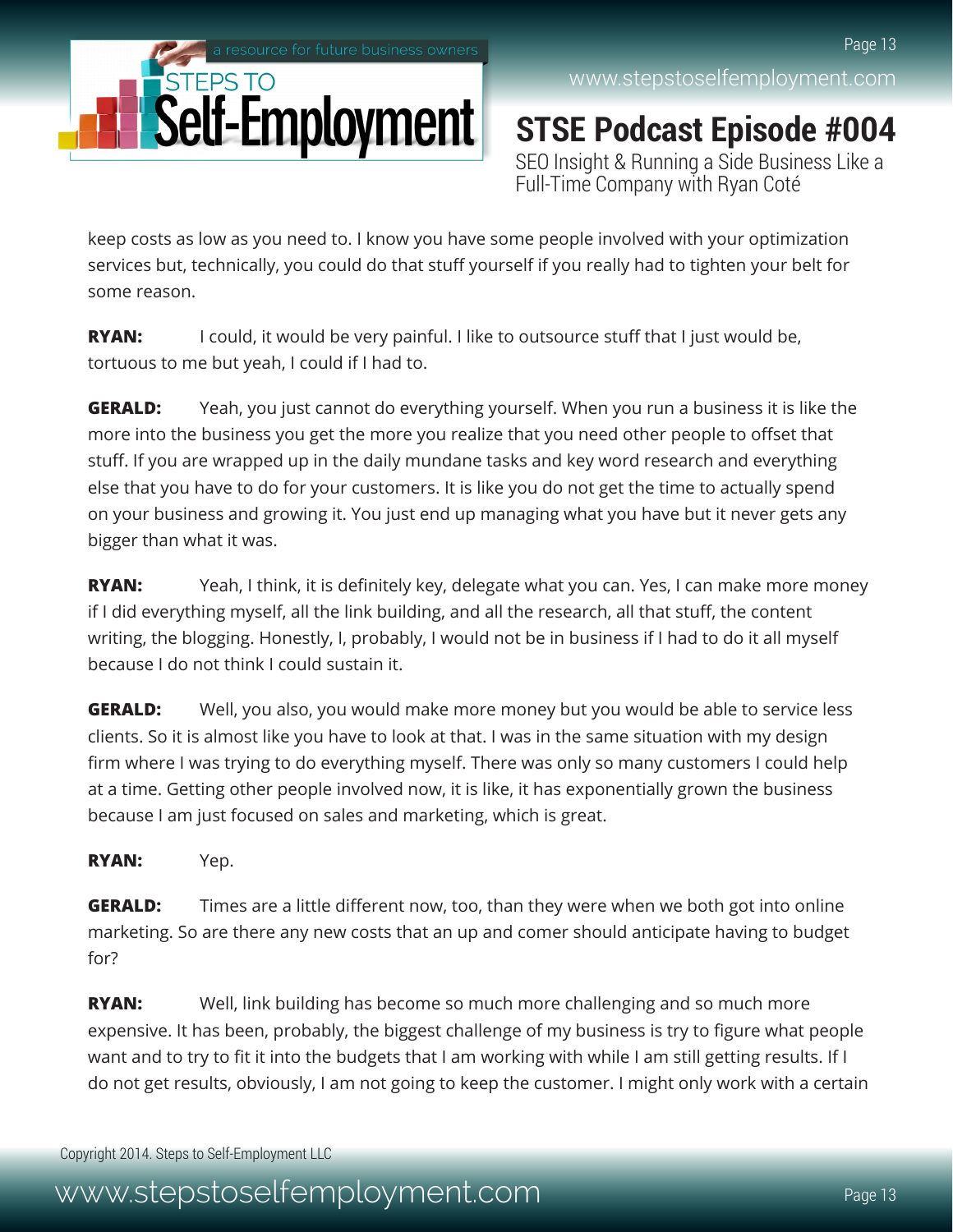

**STSE Podcast Episode #004** SEO Insight & Running a Side Business Like a Full-Time Company with Ryan Coté

budget. So it has become very, very, challenging. I have put together a two person team for it.

I trust them a lot. It has been a lot of just trying to find the right people, and having them doing the right stuff, and without giving away my secrets too much. It has just been, definitely, a big challenge. I would say if anyone is trying to get into the SEO business before you start taking on your clients really figure out how you are going to approach the Link building dilemma with Google. Who is how you are going to do it, what team are you going to use, are you going to do it yourself, how are you going to do it?

Content is easy. I blog for most of my clients too, but I have got a content source that I use that is really good. They make it easy for me, then I post the actual content. So that is, the content is not that hard. It is the Link building. So that is what I would give anyone trying to get into SEO. If we are talking business in general, new prices, new costs would be, you know, social media is big now. So you want to have a plan for social media. You might want to outsource that. So you do not have to deal with it yourself every day. So that would be, I guess, a new cost that you would have to consider.

**GERALD:** Do you want to recommend any products or services related to SEO that help you manage the business or create better results, or is that, kind of, part of your secret sauce that you do not want to give away?

**RYAN:** I guess that would be part of my secret sauce. I guess I will give you the content source I use because I won't to tell you about the link building. Well, they are freelancers anyway so it is not like you can find them online. Well, actually, they are on my website. So, there you go. The content source I use is called the content authority.

I do not have any affiliate relationship with them, that is just who I use. I use other sources that are good too. I just like the way their dashboard works. They are quick. I like the content that they give me back. My clients never have any issues with it. So that is who I use but there is other. There is iWriter, there is mywriters.com. Or my writer, is it my writer or my writers.com. Yeah, there is whole ton of different, wordsforless.com.

**GERALD:** Okay, that is good. I will throw all those up in the show notes so people can check those out. SEO is different than some of my creative services. For example, it is more analytical and methodical in nature. Can you give any advice on how to price your services or what people

Copyright 2014. Steps to Self-Employment LLC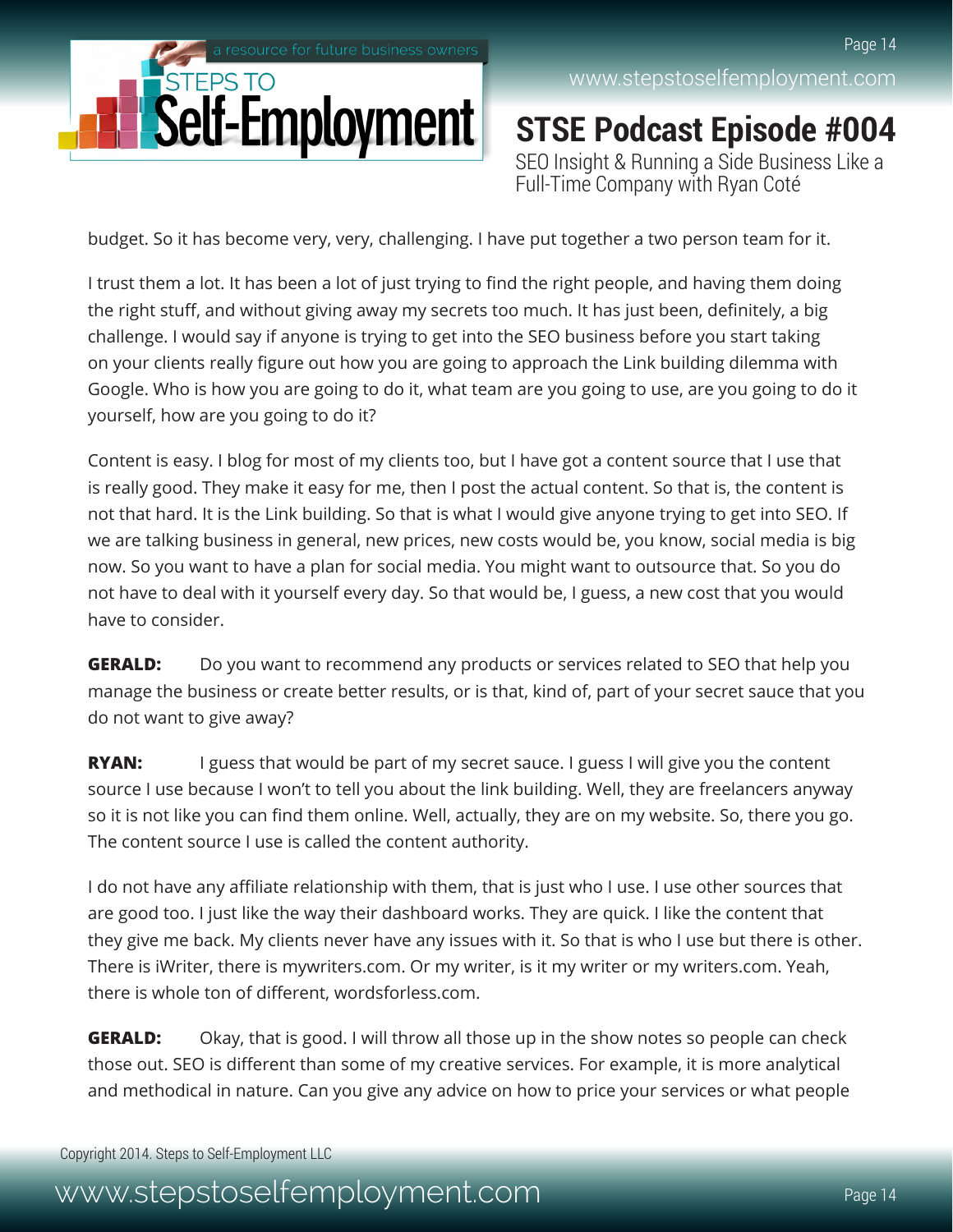

**STSE Podcast Episode #004** SEO Insight & Running a Side Business Like a Full-Time Company with Ryan Coté

should charge?

**RYAN:** Okay, so, with pricing, I don't price in hours. I have had some clients that, or some perspective clients say, 'Well, you are going to charge me five hundred bucks a month, how many hours is that going to get me?'

I don't price on hours. First of all, there is the time that I spend on the site. Then I have also got my team that spends many hours on building links and content, and all that stuff. So it is hard to put an hour on it. I try not to price per hour. I try to price on value.

I look for customers where they are not selling a five dollar widget, they are selling legal services, or they are selling a 500.00 dollar product, or whatever. Where the ROI, to prove the ROI on SEO is much easier. If a client is spending five hundred bucks per month with me, and they are going to commit in their head, I don't do contracts, but they are going to say, ' Hey, I am going to give this a year.' I am going to really let this work. See if I can make my money back. I am to spend six grand in the entire year.

My goal is to make them more than six grand in a calendar year. The type of clients that I work with, it is very easy to do so, because they are selling the high value or high ticket product. So I try to price on value. Okay, you are going to spend six grand a year with me. I am going to make you back more than six grand.

**GERALD:** Yeah, exactly! We work together. You do SEO for my company. It's like if I get one new customer a month that comes through Google that is, essentially, anywhere between three to five grand per project, usually, that we are making. So it is definitely the ROI on that is huge.

**RYAN:** Oh, yeah, yeah, for that, that is a no brainer. You have to invest in your marketing and as a business owner, of course, you can afford to.

**GERALD:** Even when you cannot though, I think, it is something you need to dig in your couch cushions and then put together a budget. The second you stop marketing is the second people stop being able to find you.

**RYAN:** Oh yeah, it is really key, especially, now because everyone has a website. Everyone is trying to get traffic to it, everyone is looking for the best looking website, and the most effective website. You have all your competition and what your competition is doing, so, if you are not

Copyright 2014. Steps to Self-Employment LLC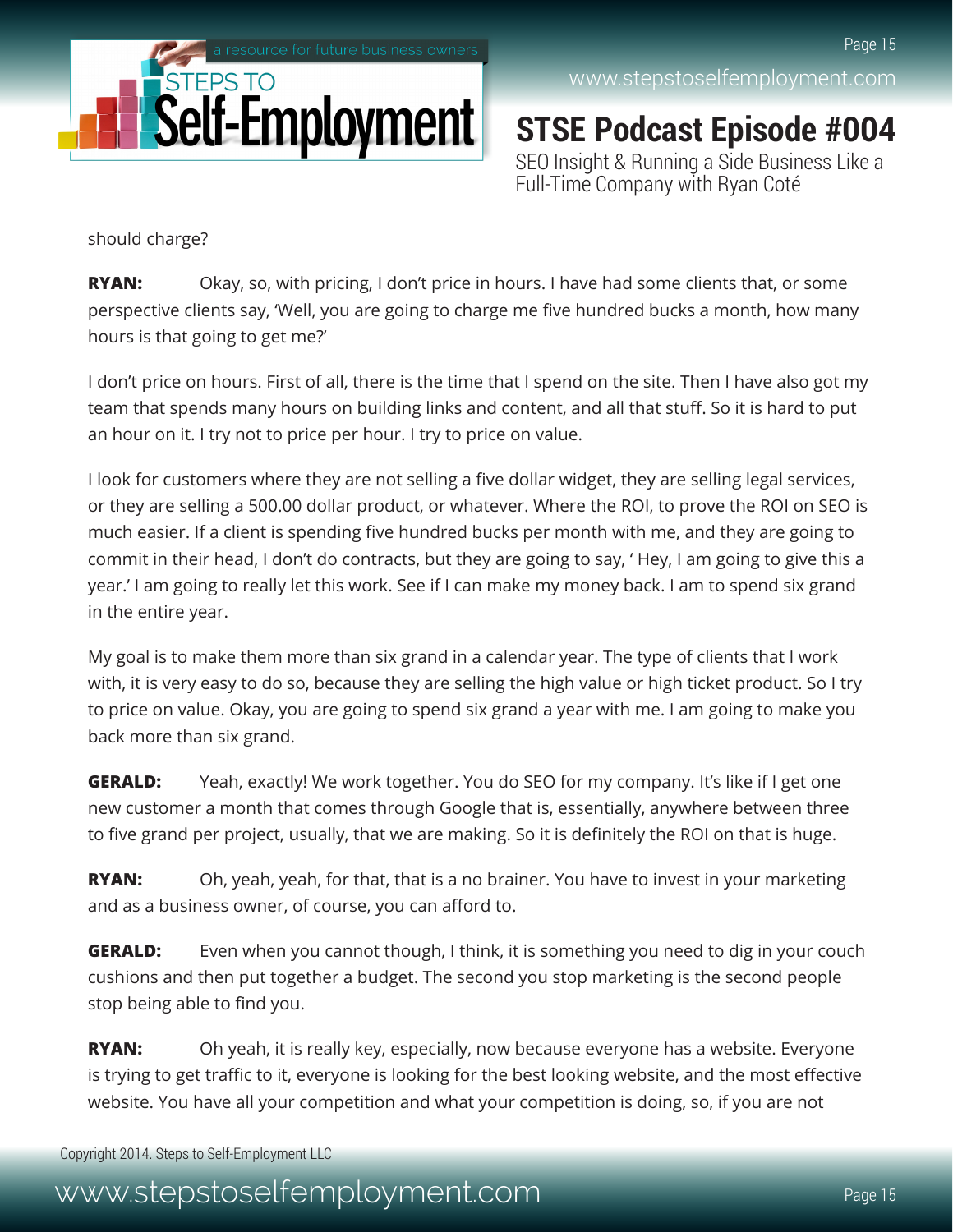

**STSE Podcast Episode #004** SEO Insight & Running a Side Business Like a Full-Time Company with Ryan Coté

marketing yourself, unless you have got this amazing referral source, you are going to get left in the dust.

For me, even I am like a one, it might be WP Amplify. It is a small little business that I run on the side because I have a full-time job. I still spend a descent amount every month and I have got my different affiliate sites that I try to create just to funnel some of that money into marketing. I take some of my profit and put into this site to try to get more business because I know if I do not there is other SEO companies there to get the business that I should be getting.

**GERALD:** What would you say are your top three skills needed to be successful with selfemployment?

**RYAN:** Top three skills would be, definitely, passion, perseverance, and people skills. So I say passion because if you hate what you are doing, if you absolutely hate what you are doing, I do not know how you possibly are going to be successful whatever your definition is success is. It is just, I do not know how that would work, unless you just were so, that is like paying your bills is driving you to keep on going. That is, kind of, a horrible way to live, right?

**GERALD:** Or you fell into something like you inherited a business that you hate but you are just going to keep it going.

**RYAN:** Yeah, it is, kind of, terrible but, I guess, that can happen, that can happen. So passion would be definitely one. Perseverance because it is not easy, I know, for me, it is like a daily grind. Some days I just do not feel like working the business. I, honestly, just do not and then but it is perseverance. Next day, I am fine, back in the saddle, and I am working on the business, working on client's sites, trying to get new business.

So perseverance because there is a lot of ups and downs with self-employment. It is just the way it is. You have to accept it. That is just the way it is. Some days, I know, I feel like I am top of my game. I have got almost like a get high from it and other days I am like, 'oh, what am I doing?' That is just the way it is but you have got to persevere those moments.

**GERALD:** Anyone who has been self-employed for any period of time knows that perseverance, it just comes with the territory. It is never easy. Business ownership, there is going to be things that just screw you up. Things you did not think we are going to happen or you have a

Copyright 2014. Steps to Self-Employment LLC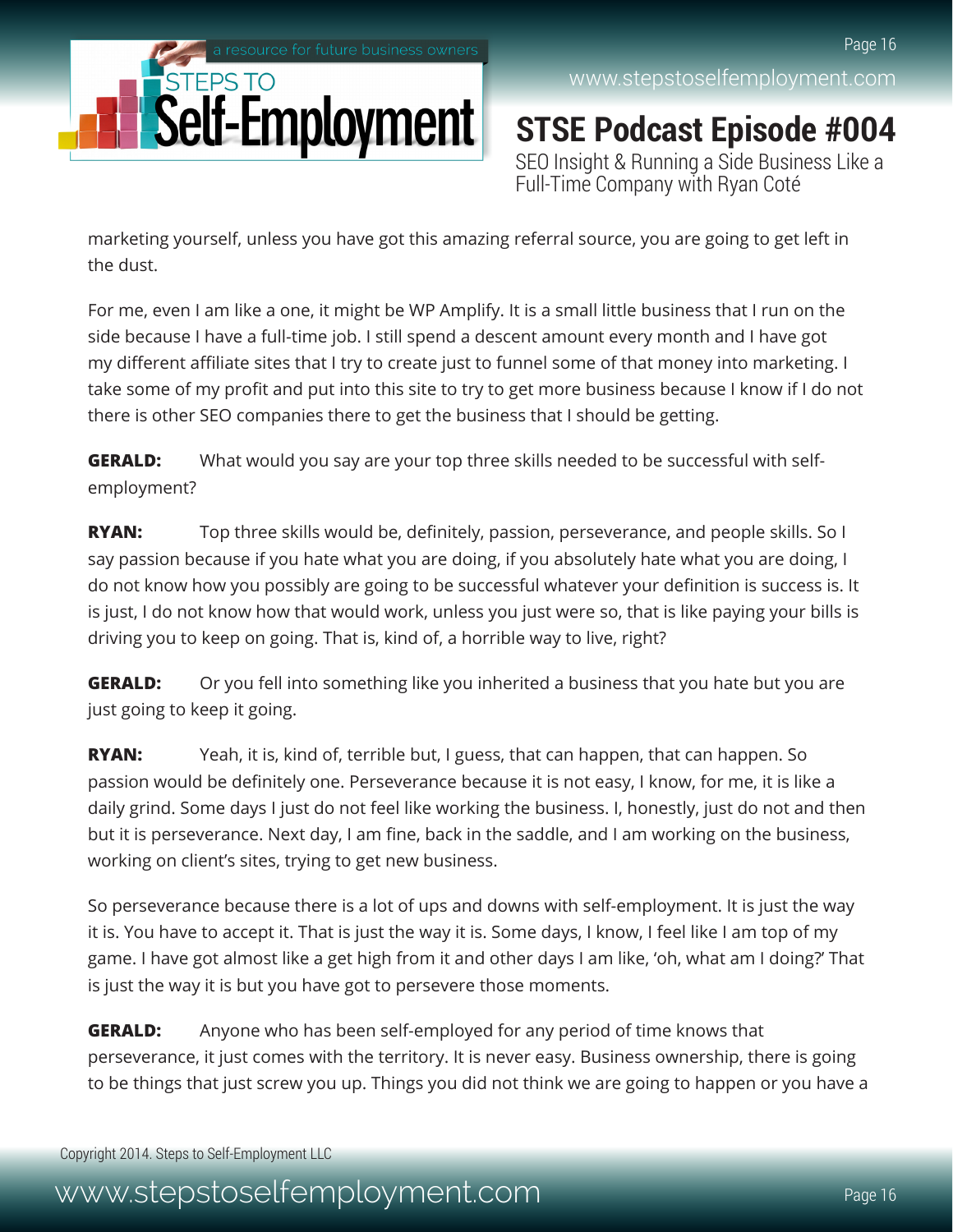

[www.stepstoselfemployment.com](http://www.stepstoselfemployment.com)

**STSE Podcast Episode #004** SEO Insight & Running a Side Business Like a Full-Time Company with Ryan Coté

great month and then the next month totally tanks. So it is just getting through those hurdles and just keeping your eyes on the prize the whole time.

**RYAN:** Yeah, I agree. It is really important. Then the third skill is people skills because you are going to, no matter what business you are in, you are going to have to sell people. I do not want to say sell, I do not want to use it as a bad word, but you are going to have to, if they are looking for web design, or if they are looking for SEO, or if they are looking for maybe our copyrighter. They have other choices.

It is not like you are the only web designer and I am the only SEO person in the world. So you, obviously, have to have a good product and good service but you have to have people skills. They have to trust you, they have to like you. If you are some weirdo on the phone or some shady character it is really hard to get business.

**GERLAD:** Right, yeah, people skills, unless you are offering a product where people, literally, go to website point click and purchase. You are going to have to learn how to talk to people and deal with personalities. So I definitely agree with you there. Online businesses, too, we require a ton of networking, often to build up client base and reach out to other like-minded people in your industry. Even to help build up authority in our different niches. How have you best utilized your people skills to add to your success?

**RYAN:** I would like to think that I am an honest person and that I convey trust. I try to, like, when a person is considering, for me, I see how it always involves a phone call. It is never a faceto-face meeting in my case because it is a side hustle for me. It is always a phone call. They do not just say like, ' hey, I am going to pay this guy five hundred bucks a month and I have never even, actually, spoken to him before.' It just does not work that way. So there is always a phone call. So I just try to convey trust and honesty.

I do not take on projects that, I think, I absolutely cannot succeed at, like, if it is a complete, just there is no hope, I will not take it. I will just myself into a situation that is going to end up bad. I just try to be honest, and try to convey trust and expertise, too.

I want them to know that I consider myself an expert at SEO. I am also honest, and I am also trustworthy. So they should consider spending their hard earned dollars with me. I am going to try help them a lot. Get them more business.

Copyright 2014. Steps to Self-Employment LLC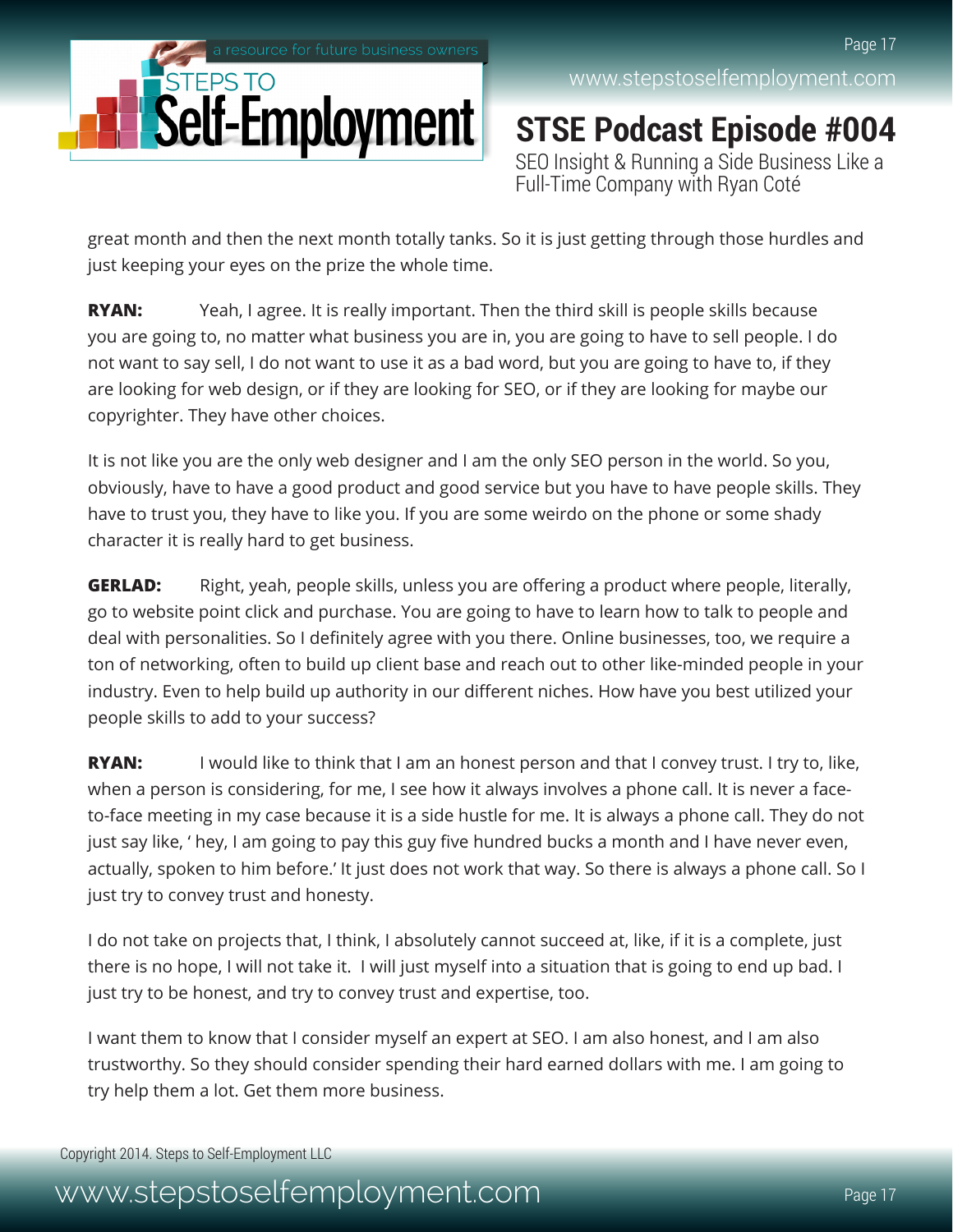

**STSE Podcast Episode #004** SEO Insight & Running a Side Business Like a Full-Time Company with Ryan Coté

So they are spending with me and keeping them for a customer for a long time. So that is how I try to use my people skills to do that. I do not consider myself a very outgoing person but when you have passion for something, when you have a certain skill set, and a confidence in something, you just convey that.

So I do not think you have to be like a super outgoing, like, I shy away from networking events. Not that I cannot do it but it is not my number one activity that I like to do. So I do not think I could be like a super outgoing person, where you are like a chatty Kathy with everyone. Just know your product and have confidence in yourself.

**GERALD:** Yeah, you came back to passion again. I wanted to ask to, what exactly are you passionate about with your business. Everybody is passionate for a different reason. Are you passionate about SEO? Are you passionate helping customers, money, or just the conceptual idea of just owning a business?

**RYAN:** So I definitely do not think I am driven by money. I think money is important and you have to be paid for the time you are putting in, obviously, pay your bills and all that. I do not think I am driven by money. I think I am driven with a passion. It is like having a business that I created myself. I am passionate of SEO. I like it. I enjoy what I do, I like helping people, I like getting emails from people saying that they are really happy, that they have been getting new leads, or new calls.

I like getting that kind of communication from clients. I also, like, I think, for me, it is, probably, just building something from the ground. I am thinking back to when I started website booster shot back in 2010 when I had no clients. Then WP Amplify and where I am at now where I have got about a dozen clients.

It is just really amazes me that I just look back at where I started to where I am at now. I do not know, it is, kind of, cool to think about. I have got about a dozen businesses that are trusting me and spending their marketing dollars with me. I do not know. I just, kind of, get a kick out of it.

**GERALD:** Yeah, I think, and like down deep you, kind of, have the same drive that I do. It is almost like that problem solving aspect or helping people. That really drives you. It would not even matter if you were doing something else, I think, you would still enjoy it. I listen to podcasts where some of the hosts or even the guest interviews have talked about just being passionate,

Copyright 2014. Steps to Self-Employment LLC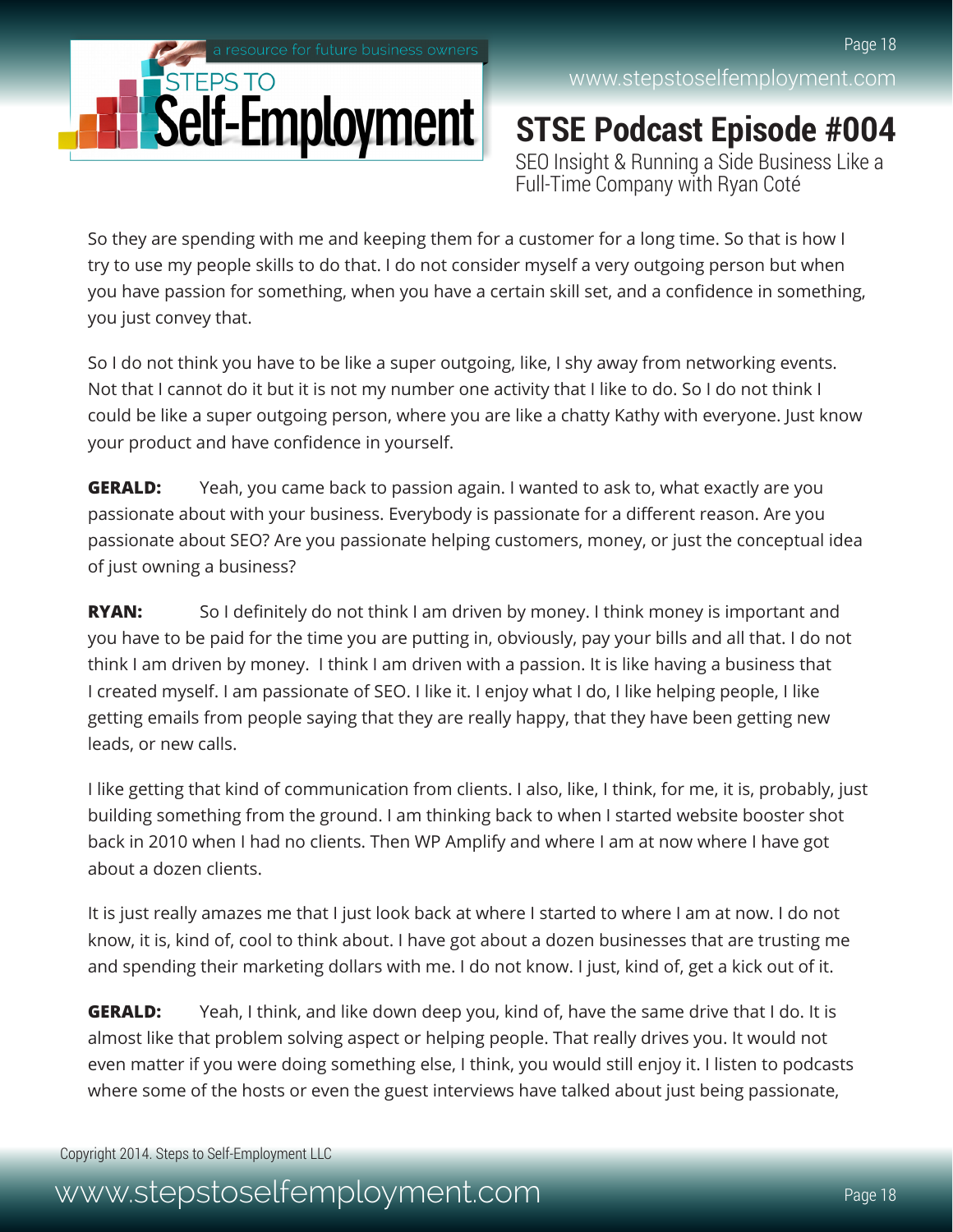

**STSE Podcast Episode #004** SEO Insight & Running a Side Business Like a Full-Time Company with Ryan Coté

and helping people, or creating something within a void. For some it is that problem solving aspect that drives them and you can, literally, put them into a totally different career field and they would still be able to find that passion and enjoyment in their career.

I was listening to, The Smart Passive Income Podcast, this past week. In episode 73, Pat Foon, was talking about what he would do if he was not running his blog and podcast. He talked about still holding down a job in the architecture industry. Working hard and moving up within the company and would, genuinely, enjoy his career going into the office every day.

Anyone who listens to that show would probably, kind of, be surprised by that becomes he seems to like what he is doing now so much. I think it just says something about passion. It is not necessarily tied to the service you provide but more to the outcome of what it does for other people.

**RYAN:** Yeah, Pat plays a perfect case of people skills and passion.

**GERALD:** Yeah, he went from like total introvert to just like one of the most outgoing people in the industry in online business. So it is really cool to see his progression.

**RYAN:** Yeah, yeah, definitely.

**GERALD:** What were your biggest fears that held you back from starting your own business?

**RYAN:** I do not really think I have ever had any fears holding back. I remember back in high school, trying to sell things on E-bay. Then in college sell things on E-bay and try to do the eBook and use all these various sites. So as far back as I can remember I have always been trying to create things and sell things. So I do not really have any fears as to, nothing has really ever really held me back. I am sure if I were doing this full-time it would be a different story.

I am sure new fears would pop up like keeping the business going and just being able to support my family and stuff. As far as starting, I never really had any fear. I have always had this entrepreneurial. I come from an entrepreneurial family. My folks had jobs, I worked with my family. The business started in the '60's by my grandfather's brother. So I come from a family of entrepreneurs. I do not think it is totally different for me to have this drive in me. So, I cannot think of any fears.

Copyright 2014. Steps to Self-Employment LLC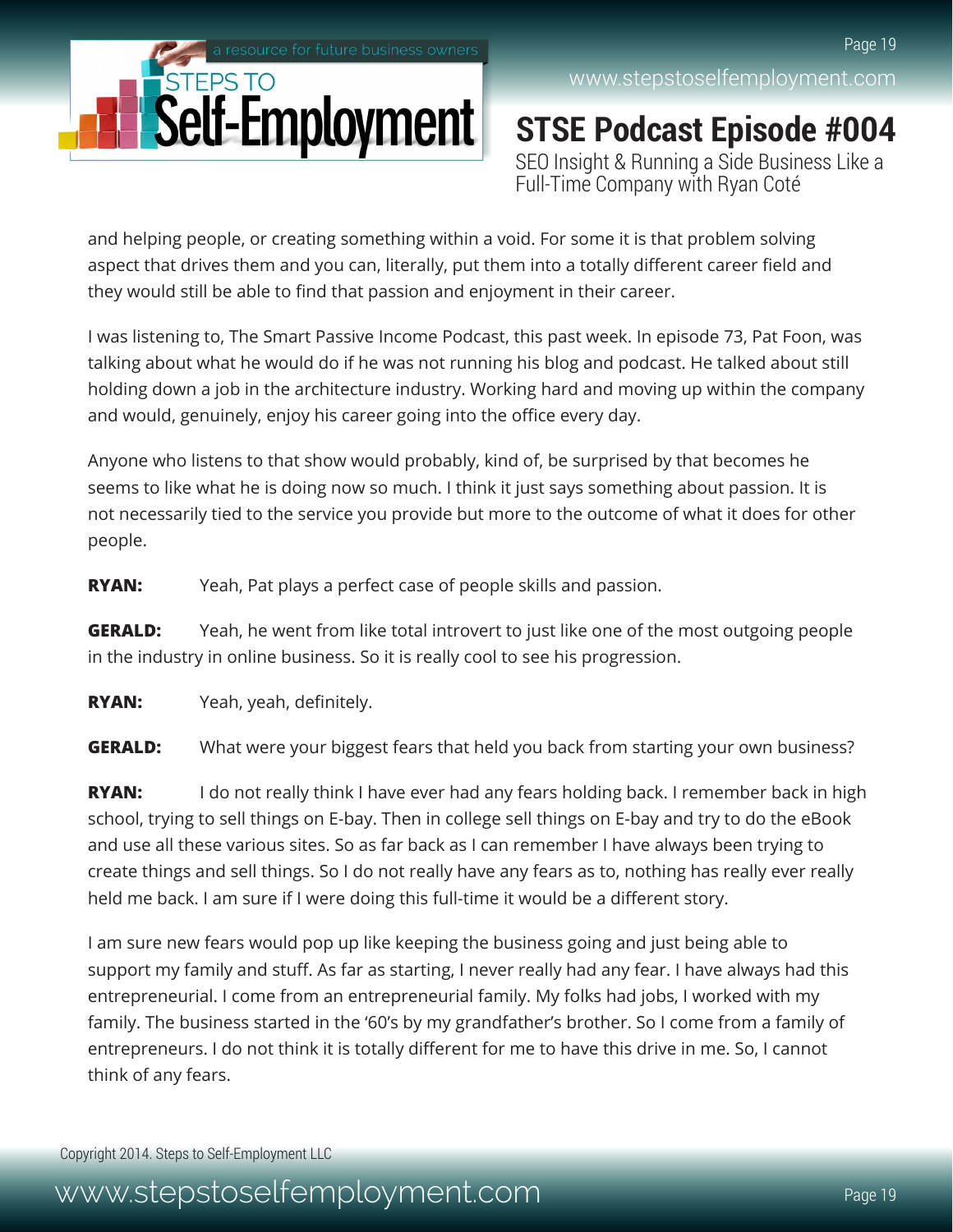

#### [www.stepstoselfemployment.com](http://www.stepstoselfemployment.com)

Page 20

**STSE Podcast Episode #004** SEO Insight & Running a Side Business Like a Full-Time Company with Ryan Coté

**GERALD:** Right, yeah, that is, kind of, one of the important reasons I wanted to have you as part of the STSE family. I think a lot of our followers can relate to your struggle of starting a business alongside with the full-time day job. So I have, kind of, got a bunch of questions related to that. How has the full-time job affected your ability to run or grow WP Amplify? Other than the obvious you, obviously, spend eight to ten hours a day focused on your full-time job, so besides that.

**RYAN:** Yeah, that would be biggest thing. Obviously I'm not doing that full-time, WP Amplify. If I was doing full-time, I would like to think I would have a bigger business. I am also very fortunate. My family business, I have got a secure job that I enjoy. I like working with my family. I am very fortunate in the opportunity I have there. So, yeah, it is a struggle because both are service businesses. So I go to work and I am servicing clients there. The company is a marketing agency, printing an SEO, actually, but for my bigger clients. So it is a service business, I come home and I have got my WP Amplify business which is a service business.

So there is never really any down time. So that is a challenge, but, whatever. I have been able to make it work. I think I am very good at just managing my time and not let myself get super stressed out. I have my moments but, overall, it is just a matter of managing your time so you are not totally stressed out and having time. Today we are doing this recording. Then me and my family we are off to Best Buy to get a new computer for my wife. So that will be a little down time. I will probably fire up my computer later on tonight but we will make dinner beforehand. So it is just a matter of managing your time for myself.

**GERALD:** Yeah I agree with that. At what point do you decide to let go and focus on WP Amplify or do you just keep the balancing act alive as long as possible?

**RYAN:** I would say keep the balancing act. For me, I do not really know the exact answer to that question because I do not know what the future holds for me. Right now, I think, I am able to balance them because for like the SEO, for my full-time job, and for WP Amplify we go after two different audiences. So there is no conflict of interest there. I have got a good job working with my family.

I thoroughly enjoy. I guess, if it got to the point where I really hated working at my full-time job and maybe there will be time to consider or the drive to do my own thing and work my own hours, was so strong I could not resist it anymore. I do not really know if either of those two

Copyright 2014. Steps to Self-Employment LLC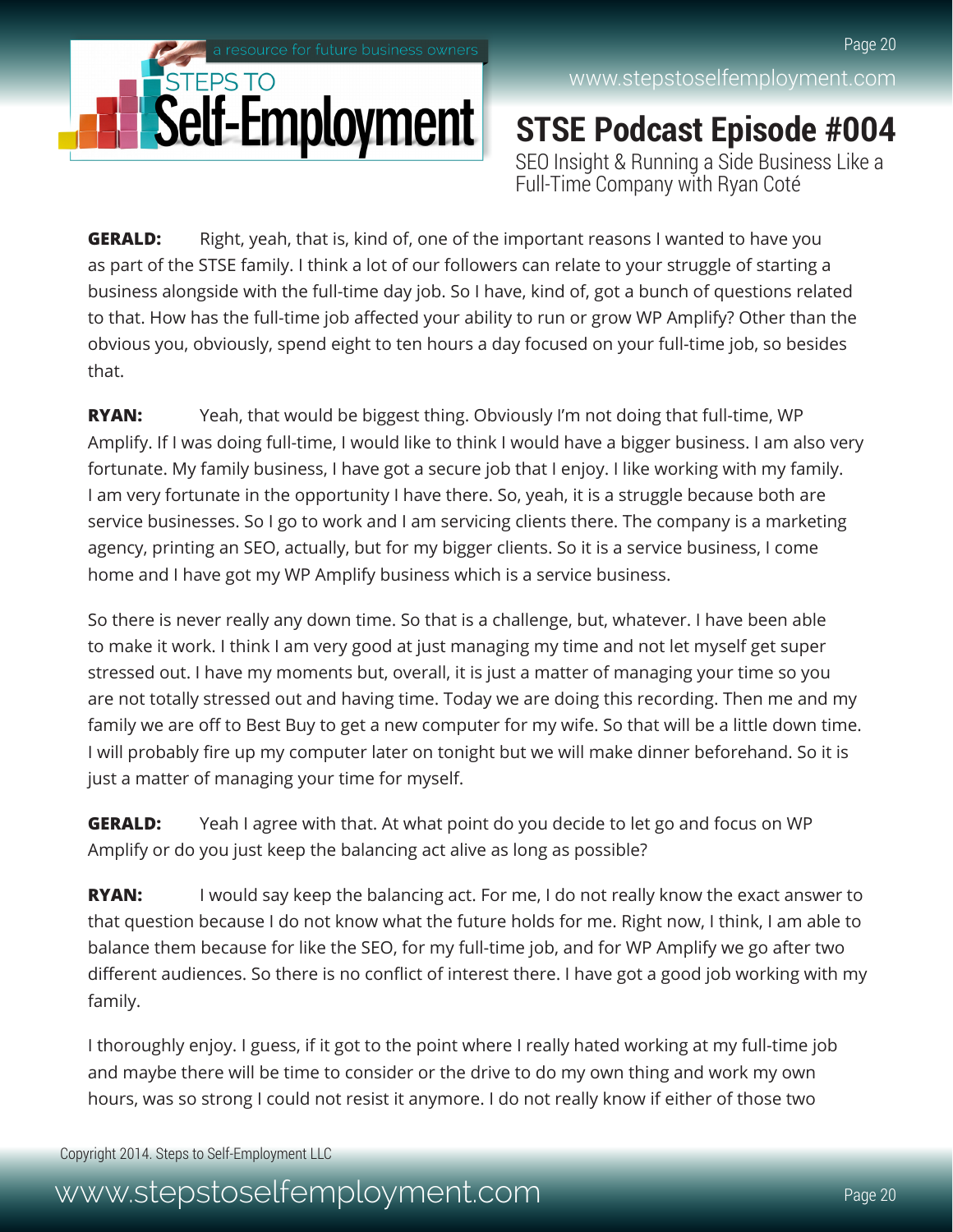

**STSE Podcast Episode #004** SEO Insight & Running a Side Business Like a Full-Time Company with Ryan Coté

scenarios is going to come up. Right now I am able to balance both. I feel fortunate for both opportunities. So it is a tough question to answer.

**GERALD:** Yeah, and I have got another tough one to that, kind of, piggyback off of that. Don't you think it is somewhat of a fear though, kind of, like, holding onto the daytime career because of the security that it brings. I know I made a stupid leap into self-employment. I had a really good job; I was in corporate America, running a design department. I should have held on to it longer than I did and, kind of, eased my way into self-employment but I just, I had had it and was ready to go out on my own. So the time was right with everything I had going on in my personal life and with my career. What do you think about that for your situation?

**RYAN:** My situation is a little bit different though because if I had a, my full-time job is work with my family where one day I will hope, in theory, hopefully, own the business or own part of the business with my brother. So it will be self-employment for me. So my situation is a little bit different.

My full-time job, technically, will be self-employment in X amount of years. If you are working a full-time job where there is no hope of self-employment. So if I was working a job and there was no self-employment in the future it would, probably, be much different for myself. I, probably, would, slowly start to transition out, maybe by just trying to get my savings up as much as possible.

Get myself, you here these guys, like, I interviewed this guy, Jim Wang, on internet business passion and he had a website and he had a full-time job. The website was starting to build and build. He thought it had a lot of potential. He had his full-time job. He did not mind it but he wanted to be self-employed.

So he saved, he made sure he had no debt. Then he saved a crap load of money and then he took the plunge. So I think if I was in a position with my full-time job had no future of self-employment. I, probably, would go that route. I, probably, would try to save as much money as possible. So that making the leap into self-employment will be much smarter of a way to do it. Does that make sense?

**GERALD:** Right, yeah, no, definitely. I, kind of, put you on the spot with that anyways.

Copyright 2014. Steps to Self-Employment LLC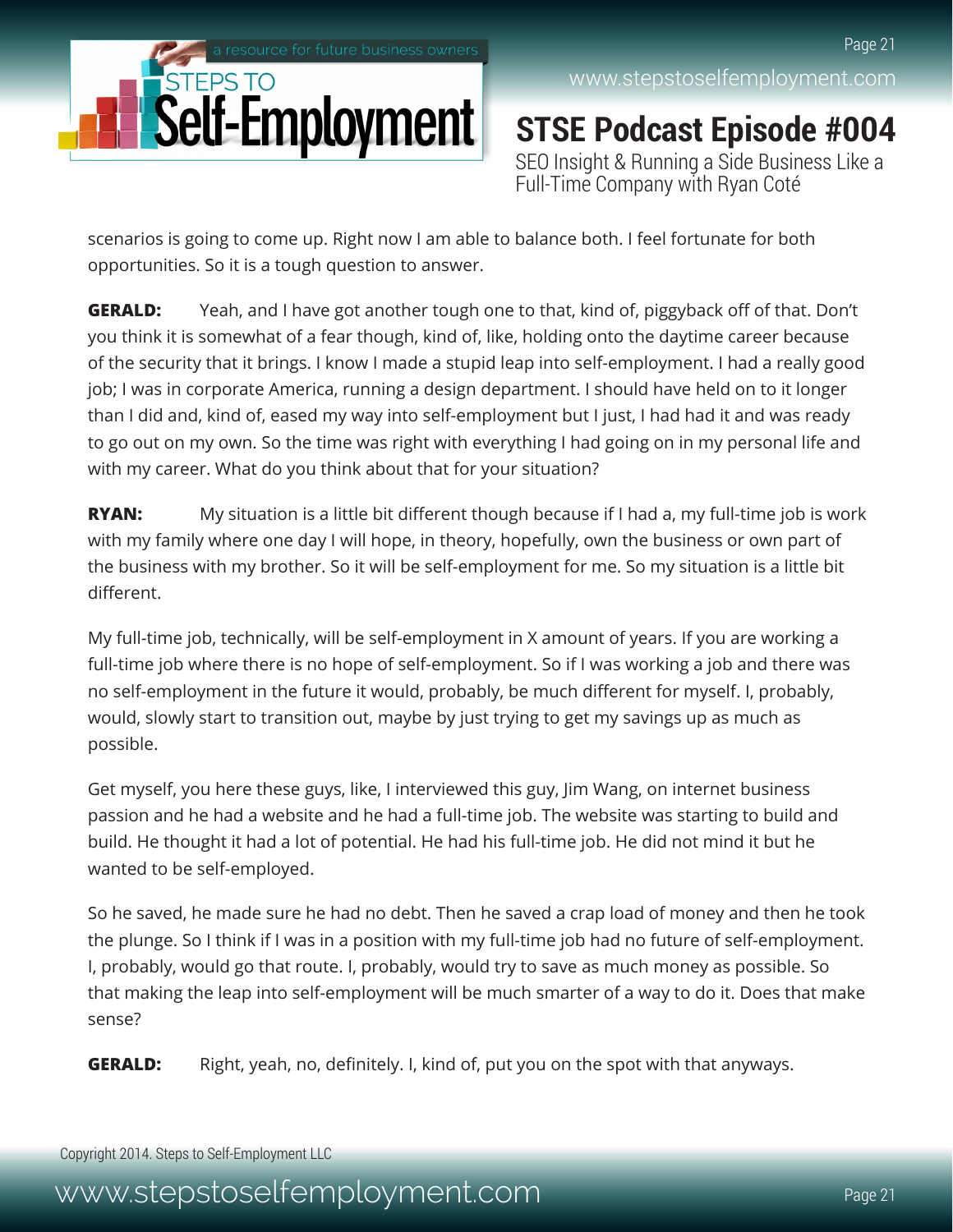

**STSE Podcast Episode #004** SEO Insight & Running a Side Business Like a Full-Time Company with Ryan Coté

**RYAN:** Yeah, well, I wanted to make it clear because people need to understand, your audience listening to this, that my full-time job will, eventually, lead to self-employment. So it is a very unique situation.

**GERALD:** Yeah, I did not think about that whole aspect, too. You do have a very unique situation where most people are just, kind of, biding their time until they can start their own business or go out on their own full-time. What has been your biggest self-employment failure to date?

**RYAN:** So the one that came to my mind, I have, actually, got two. Back, I mentioned this before, like 2007 ish I was doing affiliate marketing. I was doing very well. I was getting really confident in my ability. I would not say cocky but I was just like really high on this online marketing thing, making money, and stuff like that. I was approached by this eCommerce company and they want to charge me three grand to help me build a website, and market it, and stuff like that. I had not done eCommerce at that point but I was like, 'oh I am kicking butt in affiliate marketing let us just do it.'

So I stuck to three grand and it was a bust. I think the company was a really, I do not even remember the name of the company, to be honest with you, but they were really dicey. It was a really hard sell. Looking back at it I can see how they were spinning me and getting me to sell myself on it.

It ended up being a waste of three thousand dollars. It just really pissed me off. I just feel like they sold me on something that was never going to work in the first place, and, I do not know, maybe I have a mis-queued view of that, but I just felt like they really pushed me into that and I got suckered into their sales pitch.

Then I got, it is, kind of, like, Karma. I think a year later someone found me and he emailed me this, he said, 'oh we are considering this company' and it is the same company that sold me 'and I wanted to get your opinion on them'. I forget how they even found me, I do not know if they used me as a reference, or if I was somehow, I do not know how they knew that I did it. They want to charge us six grand for it.

So, basically, this company finds out what you can afford to spend because they asked me how much of a credit, if I had my credit card, I remember that. At the time I had, it was like it, was only

Copyright 2014. Steps to Self-Employment LLC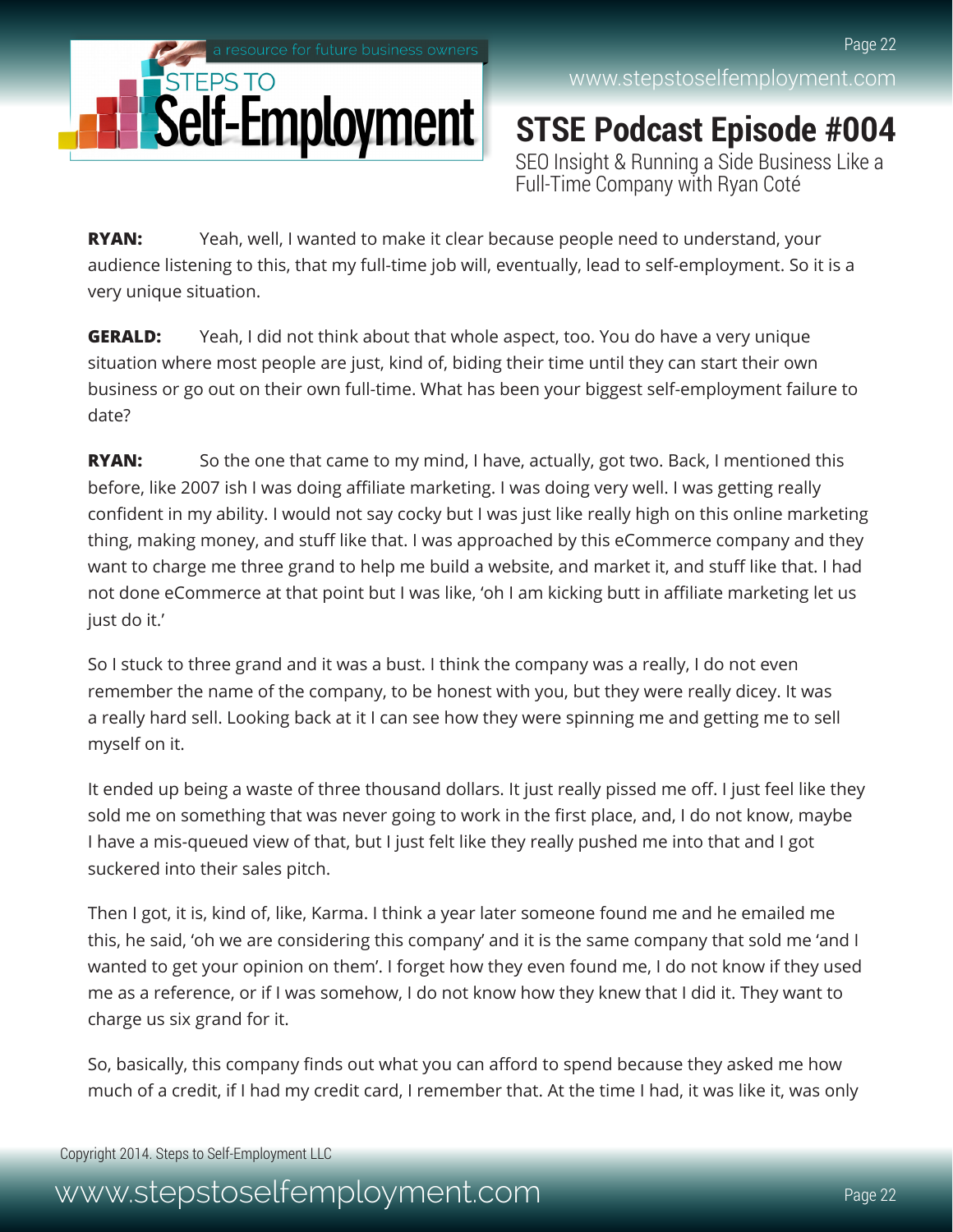

[www.stepstoselfemployment.com](http://www.stepstoselfemployment.com)

**STSE Podcast Episode #004** SEO Insight & Running a Side Business Like a Full-Time Company with Ryan Coté

like a smaller credit card like three thousand.

So, basically, it maxed me out on my credit card and they, probably, did the same thing to this couple. So I got my revenge. I said, "Stay away please, it is not worth it." So that was, probably, my biggest failure. If I could think of one more thing it was back when I was really kicking butt with affiliate marketing. I should have came out with my own product.

I should have networked more with the people that were also successful and maybe spawn that into a business itself but I did not. I, kind of, stayed in the shadows and then the whole affiliate marketing thing blew up my face. I was left with nothing. So those are, probably, my two biggest failures that I look back on.

**GERALD:** Okay, how about the flip side? What has been your biggest success so far?

**RYAN:** I have had success with affiliate marketing, I have had success with eCommerce, I built up a site and I have been am selling you for five figures. That was a pretty big rush. I would have to say, probably, WP Amplify is my biggest success. It depends on what you are doing to find success. We are looking at dollars, probably, WP Amplify because I have been working here for three years.

I have been looking back at what I have made the last three years. It has been a nice part-time income and I have helped a lot of businesses. I have worked with a lot of different companies, it has been really fun. So I would have to, probably, say WP Amplify because of what I have been able to do the last few years on a part-time schedule.

**GERALD:** Do you think marketing within the more targeted niche with WordPress websites is making a difference or does it just come down to focus. I know you have been, kind of, you have had this, "laser focus," with WP Amplify that you were, kind of, lacking in the past?

**RYAN:** I think identifying an issue is important. It is that you can zero in on. So I know what I am marketing to people. I ran some Facebook ads recently. I was able to identify small businesses owners that like WordPress. So I have to assume that they run a WordPress website. So if I was just marketing to everyone I would be looking at small business owners, this is very broad. So, I think, being niched it enables you too it really drill down on your marketing. Speak to your exact target audience. I think that is really important. I thing going niche is really, really key.

Copyright 2014. Steps to Self-Employment LLC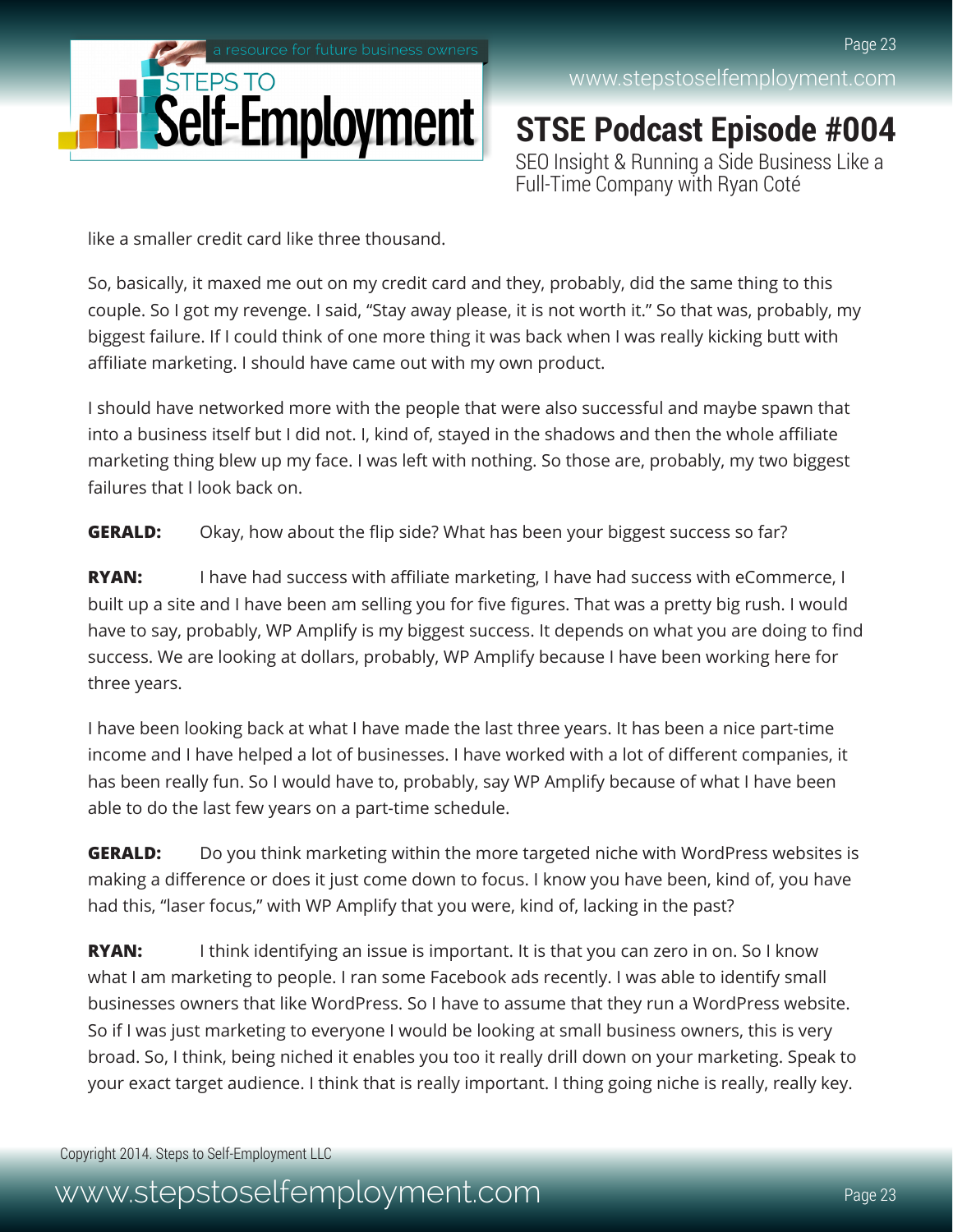

**STSE Podcast Episode #004** SEO Insight & Running a Side Business Like a Full-Time Company with Ryan Coté

**GERALD:** In the beginning, it is difficult to find that market and identify it. It almost shakes itself out over time. If you deal with a broad market you realize the challenges with it. Then you just, kind of, focus on one specific little group then you can see what you can do for them. I have been the same with my marketing firm too. We have focused on certain industries more so than others. It has worked out well for us.

**RYAN:** Yeah, and sometimes you don't always get it right. Sometimes you have to fine tune. WP Amplify is somebody new. So maybe they will whole WordPress spin more work. Maybe just going after small business owners that have a certain budget is the way to go. I think, I am confident in my decision but sometimes you do not always get it right. You have to pivot.

**GERALD:** Right, why do customers choose you over their competitors?

**RYAN:** Two different things, with my strategic partnerships, like, I work with a PR, well she is a, Alesha is a one person company, but she is a PR expert. She refers clients to me. So these clients trust her. So that trust then trickles down to me. Then it goes back to people skill. I get them on the phone and even though they trust her, if I am on the phone and if I do not convey trust and expertise, they are, probably, not going to go with me. So the people skills is still important.

I think there is so many SEO companies out there. I think it really comes back to the people skills, conveying your honesty, your trust, your expertise. You win some, you lose some. I think why people pick me is because that I am going to do a good job for them and they trust that I have their best interest in minds. So I am not in a business where there is only one or two of us. I am in a business where there is thousands of us.

**GERALD:** Probably, millions now.

**RYAN:** So, oh yeah, yeah, especially, if you consider overseas and stuff.

**GERALD:** Right, yeah. The whole strategic partner aspect too, that is huge. People you have got to get on board with this concept. There are so many people that are leery about partnering up but it has made such a difference in both of our businesses.

**RYAN:** Defintely.

Copyright 2014. Steps to Self-Employment LLC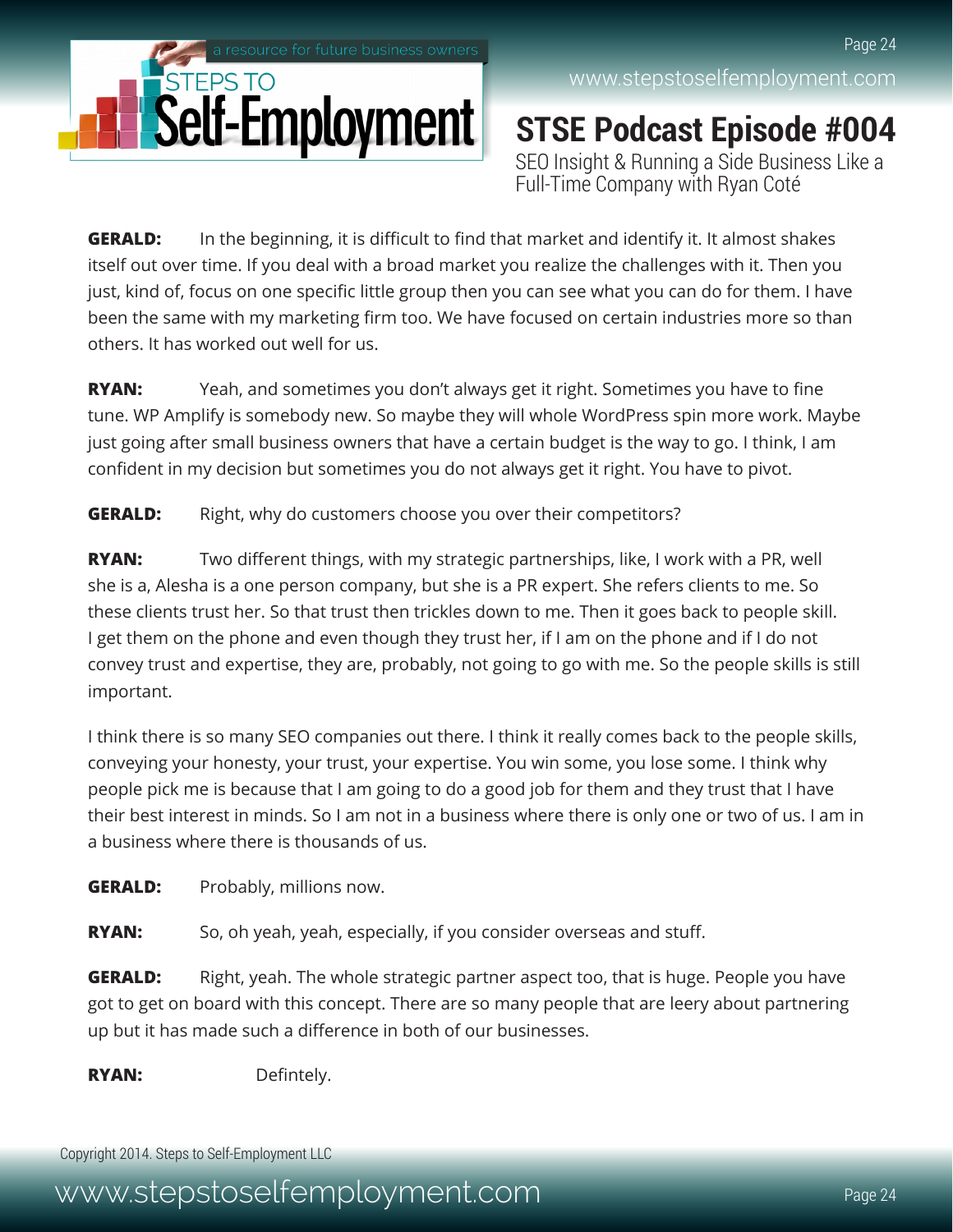

**STSE Podcast Episode #004** SEO Insight & Running a Side Business Like a Full-Time Company with Ryan Coté

**GERALD:** We partnered up, I guess, around five years ago. It has been the best move for my business, I know, by far.

**RYAN:** Yeah, it has been, key, for me too. It has been, probably, my number one source of new businesses is just teaming up with complimentary but not competing businesses, and working out a referral plan, a commission plan, where X value, you get a certain percentage of your referred business to me and vice versa.

For me, it has been really key, so, yeah, I am giving away some of my profits to my strategic partners but I am also getting business to me, pretty much, on a silver platter. I still have to convince the person that I found the right choice for them. They are being handed to me, you know, like, speak to this person, they are interested.

**GERALD:** Yeah, it is so much easier to win people over because you already have got that credibility and authority. You have got your strategic partner talking you up and telling the customer that, essentially, for me, you are the only SEO Company that I will use or promote. It means a lot when I tell a customer that this is who I work with, this is who does all of our SEO work, this is the only person I would recommend for your business that holds some weight.

**RYAN:** Yeah, you are the only web design partner that I work with too. I know that if I refer someone to you, it is not all about the commission I am going to make. It is also that I know you are going to take care of the client, you are going to take care of their needs, and I do not have to worry about you just taking their money and running or giving them a crap website.

So it is just not all about the commission, it is also about that I know that you are going to take care of the client and I don't have to worry about who I am referring them to.

**GERALD:** Yeah, and I think the simple fact that people want to buy but they do not want to be sold. I think the whole strategic partner aspect allows you to drop the sales pitch, pretty much, all together, most of time, because you are already past that point.

**RYAN:** I agree.

**GERALD:** Do you have formal marketing strategies for your business and if so what has been most successful, obviously, besides SEO? We, kind of, talked about them some already.

Copyright 2014. Steps to Self-Employment LLC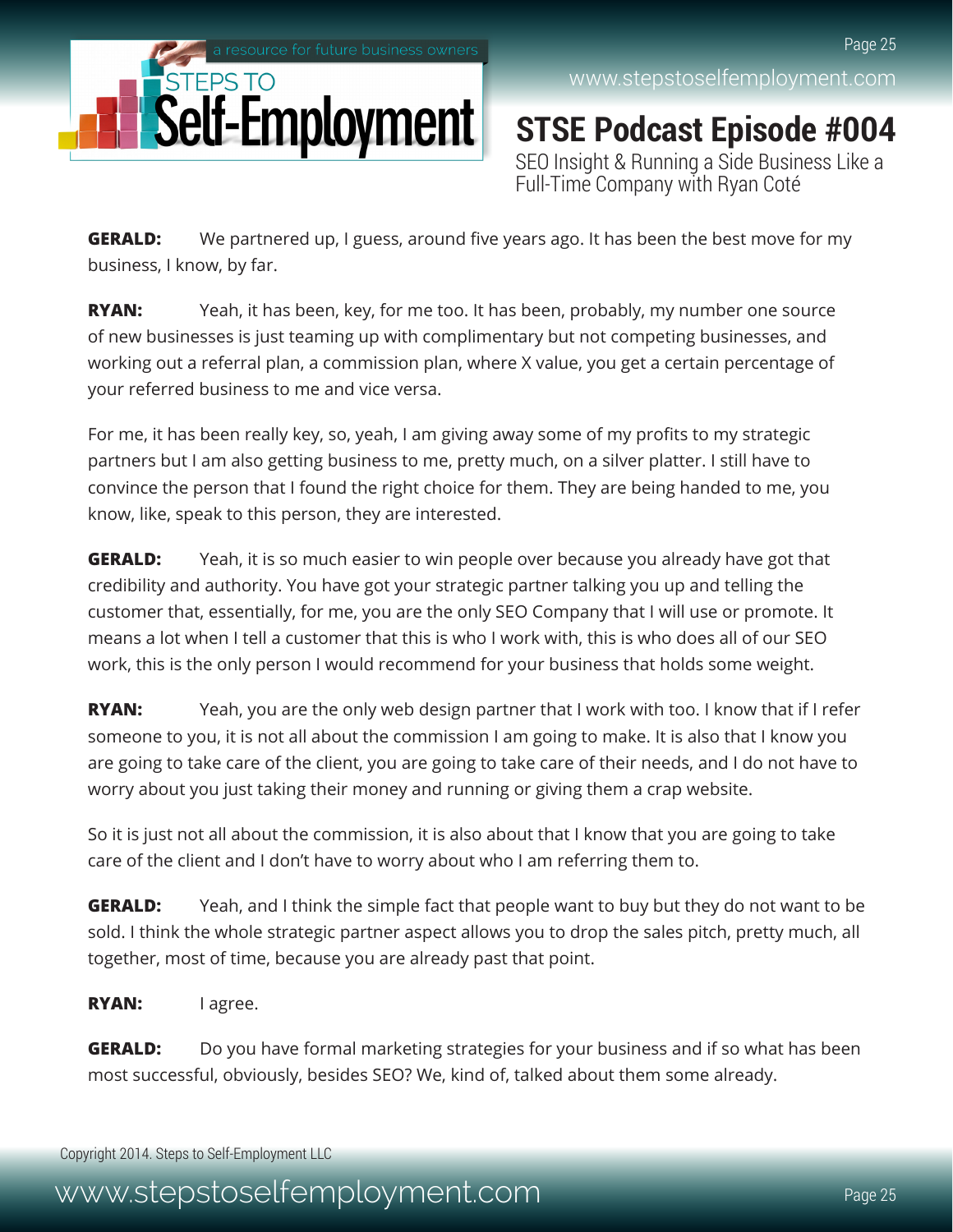

**STSE Podcast Episode #004** SEO Insight & Running a Side Business Like a Full-Time Company with Ryan Coté

**RYAN:** Yeah, we did, actually, I was thinking about that. SEO on the site, WP might still have various sites. So the SEO is still waiting for that to sink in plus I am competing with other SEO companies. So it is a bit of competitiveness. You have to think about it of competing with its other SEO companies. So, traditionally, I found that for my business like writing website boostershot. It took a while for that SEO to sink in but once it did, I was getting leads. So that is, definitely, one strategy that I am invested heavily in.

Blogging, I blog weekly. I post in social media almost daily, my team. I have someone who blogs for me, I have somebody that does social media for me. I think I mentioned this before but I am playing around with Craig's list. There are people that will post on Craig's list, in the gig section,' hey I am looking for an SEO company.'

They do not know where to turn. They just post like Craig's list and they let the leads come to them. The companies come to them. My longest running customer, right now, I got off of Craig's list. It is automotive dealership. They posted on Craig's list they are looking for a company to help them. I spoke to the guy. They have been a client now for like two and a half years. You think about it, off of a Craig's list ad. It is really crazy.

**GERALD:** I get a ton of calls off of Craig's list. I, probably, get more conversions off of Craig's list than off of Google, believe it or not. I do not know what it is about Craig's list that people just love. It has got some, kind of, authority or credibility to it that people just feel more comfortable dealing with people they find on there.

**RYAN:** It's tough because when you respond to a gig on Craig's list, there are, probably, about 20 or 30 or 40 other people responding. So sometimes it is a bit of a black hole. You just never know where your clients are going to come from. As long as you have a system in place that enables you to use these platforms so that I can get totally sucked into them, it is worth trying.

So a little bit of paid search I am trying and I am making a big push into CRM, Custom Relationship Management, which I use a tool called Ace of sales. So I have got all my leads and all my customers I have loaded into Ace of sales. Once a month I send out a newsletter to them just to stay top of mind with tips and things like that.

Then I will send them greeting cards or post cards through the tool. For Christmas, holidays, whatever, a thank you card, whenever I want. So that has been something I am, kind of, hot and

Copyright 2014. Steps to Self-Employment LLC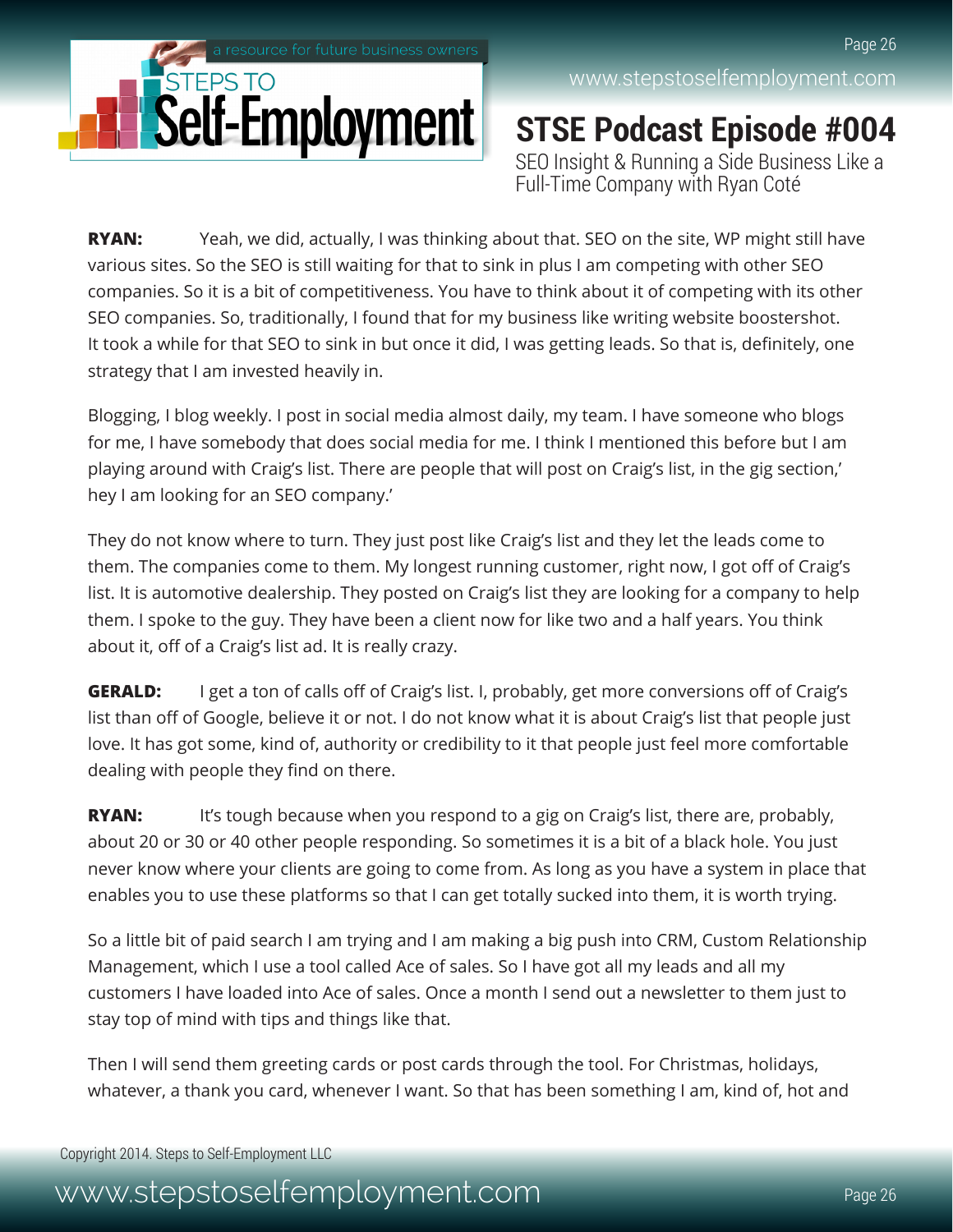

**STSE Podcast Episode #004** SEO Insight & Running a Side Business Like a Full-Time Company with Ryan Coté

heavy right now too. Oh, what is the most effective? Strategic partnerships.

**GERALD:** Right, do you think that strategic partnerships are a marketing strategy though or is just more a part of your business model? I just ask that because it is so successful, why spend as much time and money in the other areas? Why not just find more strategic partners?

**RYAN:** Well because I believe in diversification. It is like link building. You have to diversify. You cannot get all your links from one source. You have to diversify. So I believe in diversification too with your strategy. So I do make semi of a constant effort in trying to find strategic partners but I believe in diversifying my effort.

So I know that my customers market may not all find me through strategic partners. They might be exploring, they might be putting it out on Craig's list, they might be on twitter. One of my biggest clients ever, in the beginning, I got from twitter. So you just never know where you are going to find your clients. I believe in trying to be everywhere as long as you do not dilute yourself too much.

**GERALD:** Yeah. How has being self-employed affected your family life? Well, self-employed is not really the right question. How is running your own business affected your family life?

**RYAN:** Well, it's, obviously, the income has been, this is a part-time, the side income has been great for obvious reasons. I, probably, spend a lot more time on my laptop than I should. So I always try to balance that. Balance work and family life. My wife is very understanding. She knows that I have this side business that I am trying to grow and that is contributing to our household income.

She is just very understanding. It has been pretty exciting. The site has been great, obviously. Who knows what the future holds. I think balancing the family and the work life too is really important. So you have to really be conscious of that and make time for your family too.

**GERALD:** For the sake of our, yeah, no, I definitely know that. I get asked that question to a lot. Is just how my home life is affected since I have been working from home for over ten years now? You just get used to get used to it after a while, I guess.

Everybody, kind of, adjusts. It has worked out well for us. My wife being active duty military, I can, essentially, running a virtual agency, I can take my business anywhere I need to in the country and

Copyright 2014. Steps to Self-Employment LLC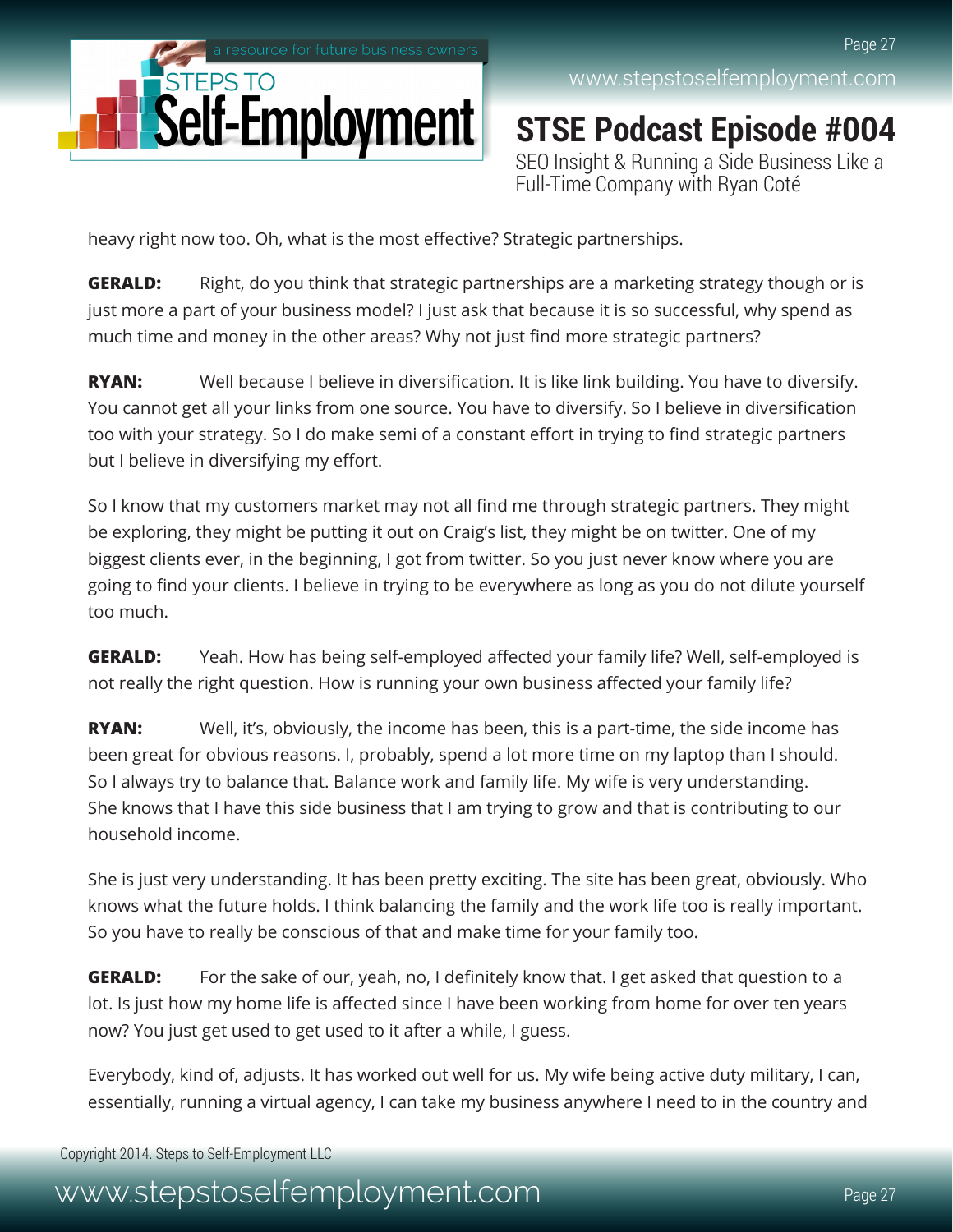

**STSE Podcast Episode #004** SEO Insight & Running a Side Business Like a Full-Time Company with Ryan Coté

still run it effectively from my desktop or laptop, or Starbucks, if I have to. So it has just been really convenient having this whole home based business concept.

**RYAN:** Yea.

**GERALD:** For the sake of the listeners, what are some challenges someone can expect to face who has a similar situation to you where they have a full-time day job, essentially, a full blown side business as well, I do not like the word side business because it sounds weak to me. I feel like you are running a genuinely full blow legitimate business. It is not just, you are not selling hot dogs on a cart on the weekends or something.

**RYAN:** Yeah it is a LLC. I have insurance.

**GERALD:** I mean you are actively involved with it daily. It is not just something you just, kind of, tinker around with in the garage on the weekends or something.

**RYAN:** Yeah. What are some of the challenges? Is that what you asked?

**GERALD:** Yeah. What are some of the challenges somebody can expect to face if they already have that full-time day job and they want to have a legitimate business like yours on the side?

**RYAN:** Really, it is the biggest thing is definitely, depends on if they have a family or not, but if they have a family, it is the balance. Like I said, the balance of family and work because you are at work, then you come home and you are at work. So it is like work, work, work, work.

Time management is huge. Then, if you are thinking about going from your full-time to your side, making your side business your full-time business. Which many people that is something that is many people think about. Then there is the whole challenge of when is the time right, when do I make the plunge, can I make the plunge?

There are a lot of variables that come to play there. Do you have a family, do you have debt, do you have mortgages. How much do you have in your savings? I think that is, if you are thinking about turning your side business into a full-time business that is, definitely, some challenges that you will face. When is the time right?

You know that because you said you plunged, you plunged from your full-time into your side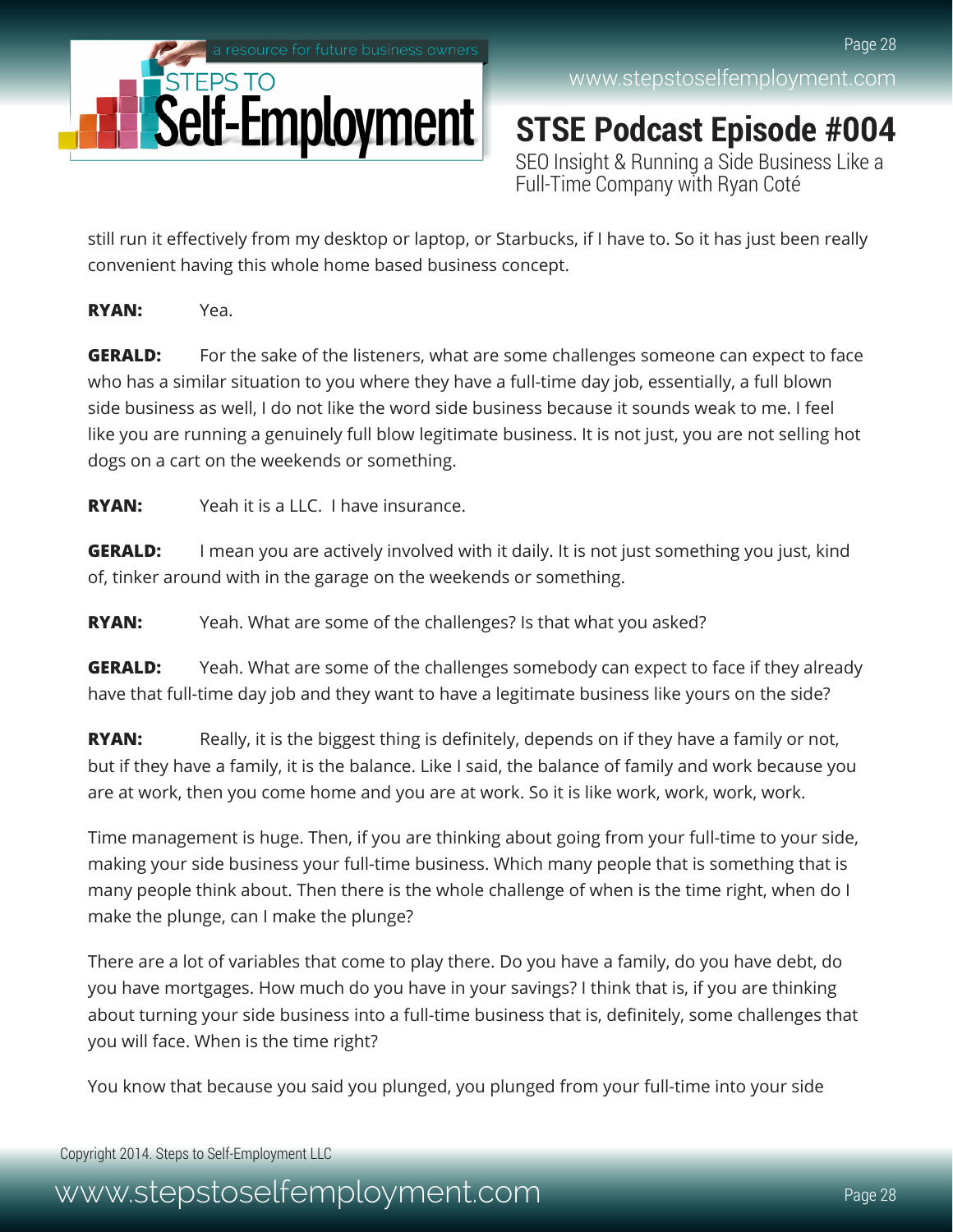

**STSE Podcast Episode #004** SEO Insight & Running a Side Business Like a Full-Time Company with Ryan Coté

business. It has worked out for you, but for some people it does not work out.

Some people you have to really plan. Make sure you have enough in your savings because it is not always up, up, up. There is ups and downs. So you have to have enough in your savings account to be able to sustain those ups and downs.

**GERALD:** Yeah, I was lucky. Lucky that I chose a career field that did not require a lot of up front capital to make it happen, just the timing was right for me. I had a couple of customers lined up that could, kind of, hold me over until I got things up and running, which was good.

**RYAN:** I think also, we have talked about this a little before, but your audience has to realize that the ups and downs are going to be there. It is a mental thing as well as things that are just happening in your business.

So you have to just go into that knowing that there is going to be ups and downs but that you believe in your business. You believe in the direction you are heading. That you are making daily progress and that ups and downs are just the way it is. You have to just persevere through those and that you will be okay.

**GERALD:** Yeah, yeah, definitely. Do you believe there is a formula for success?

**RYAN:** Formula for success, I think, would have to be finding something that you are good at, okay. So, for me, it is SEO. For you it is marketing and web design. Create a business around it, obviously, to make sure that it is possible that you could make a business around it. Most skill sets you can create a business out of almost anything. I think back to some of my clients and it makes you realize, that there is a business for almost everything.

In some cases there are not. So you have to do your research. Then just work hard on your business daily. So, I think, it is a matter of finding what you are good at, building a business around that skill set, then working your butt off every day or almost every day. Then, like I said, be prepared for those ups and downs. Pivot if you have to and keep on working.

**GERLAD:** Yeah, a lot of times too, somebody might not be sure what they are good at. So they can identify a pain. Then try to solve it for people. Noah Kagan from Absoon, more recently, did an interview. He was talking about how to come up with ideas of a successful business. He talked about, kind of, working backwards, essentially, identifying problems by Googling the word hate

Copyright 2014. Steps to Self-Employment LLC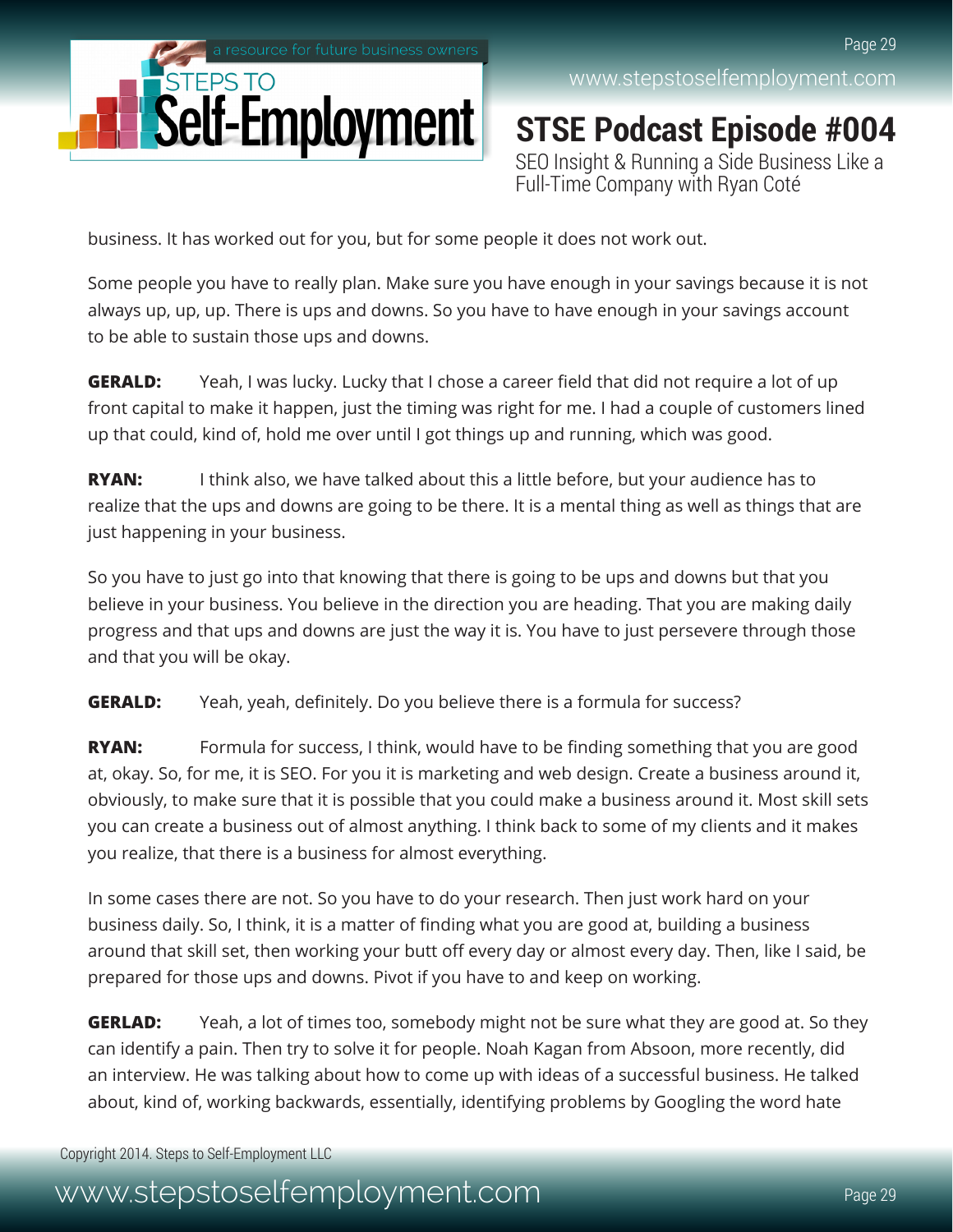

**STSE Podcast Episode #004** SEO Insight & Running a Side Business Like a Full-Time Company with Ryan Coté

with any product or service and seeing what problems people are having.

So he used the example of quicken. He entered quicken sucks, quicken hate, or quicken die. As a search to see what problems people were having with Quicken software. It just gave him a whole bunch of ideas that he, actually, used when he was working for the company, Mint. I love this method. You can do a negative search like this on just about product or service and find a huge market full of problems.

**RYAN:** That is a good idea. He is a smart guy. He has on a lot of podcast. He did one with, Tim Farris. That was pretty interesting. So he sees a character, he is really smart, obviously, successful. So he is a good person to take advice from.

**GERALD:** Yeah, I thought that was a really cool concept. That is the problem a lot of people have is where to start or the types of businesses that might, actually, be marketable. So starting with the negative almost and then, kind of, working backwards is a good option for people.

**RYAN:** Yep, yep, I agree.

**GERALD:** What do think the biggest challenge you will face will be with the future of, I guess, with SEO in general.

**RYAN:** Yeah, it is like SEO, I feel like, I am saying this because it is my business, but if you look at it like insurance. There is so much uncertainty in insurance. Every business has its Achilles heel. For me, it is Google, which is ironic, because Google is the biggest search engine. So they drive a lot of the results or they also in terms of SEO they pose the biggest issues.

They are just making so many changes and it is making SEO for small businesses, where you are working with a smaller budget, like 500.00 per month, which might sound like a lot to some people.

When you know SEO, when you know what goes into with link building and content. It is not a whole lot of money and there are some companies that will spend hundreds or thousands of dollars every month in SEO. Yes, they are the big corporate companies.

I think, for me, the biggest challenge is Google. All the challenges they are making and how to keep it going at the budget's I am working with and still getting the results for them. I think that is

Copyright 2014. Steps to Self-Employment LLC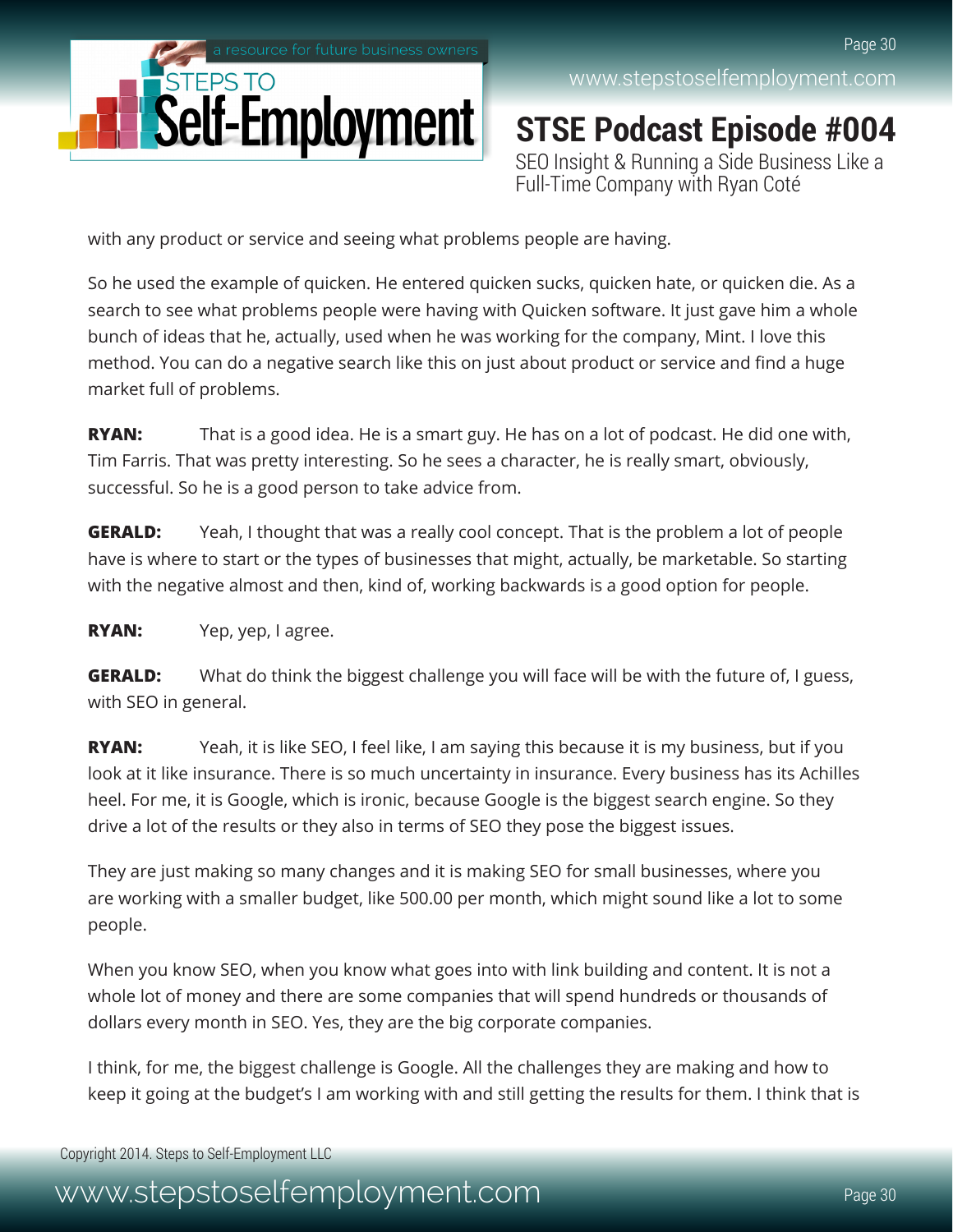

**STSE Podcast Episode #004** SEO Insight & Running a Side Business Like a Full-Time Company with Ryan Coté

going to be the biggest challenge. Like I said, every business has their challenges.

So it is a matter of, with all these changes that Google has made, some SEO companies have closed down their doors. I have persevered and I have pivoted a bunch of times and, actually, my business is bigger than it was two years ago, when all this stuff started happening with Google.

So it is just a matter of whatever business you are in and the challenges you are facing, it is a matter of just having perseverance and figure out a way to make it work. That is what I have been able to do.

**GERLAD:** Yeah, I know, we talked about that a while ago. You were, kind of, on the fence about keeping it going because you saw all these changes happening. You were just worried that it was just going to go away all together.

**RYAN:** Yeah, I was.

**GERALD:** I am glad you stuck with it.

**RYAN:** Yeah, I was seriously considering, I remember having a couple of moments where I was like, 'shoot, this might not continue much longer.'

**GERLAD:** Well, everybody in the world saw their rankings tank when the first couple Google updates happen. Everybody was, kind of, just scared of what was to come. It's good. You figured out a formula, I think, that holds true.

**RYAN:** Yeah and just generating leads and helping my clients make more than they are spending when, actually, that is what it comes down to. They do not care where they are ranking or how strapped they are getting. The, ultimate, concern, there is this, 'am I making more money than I am spending.' I am constantly fine tuning my strategy. I am never fully happy. I think that is a good thing. I am always like, 'uh, is that the best way to this?'

So I am always thinking about am I doing the best that I possibly can? I think that is, to me that is, a good thing. People become complacent. Sometimes that can come to bite you in the butt, especially, if you are not doing the best thing for your clients.

**GERALD:** Do you ever see it going away. I mean, SEO, in general, or do you think it will always

Copyright 2014. Steps to Self-Employment LLC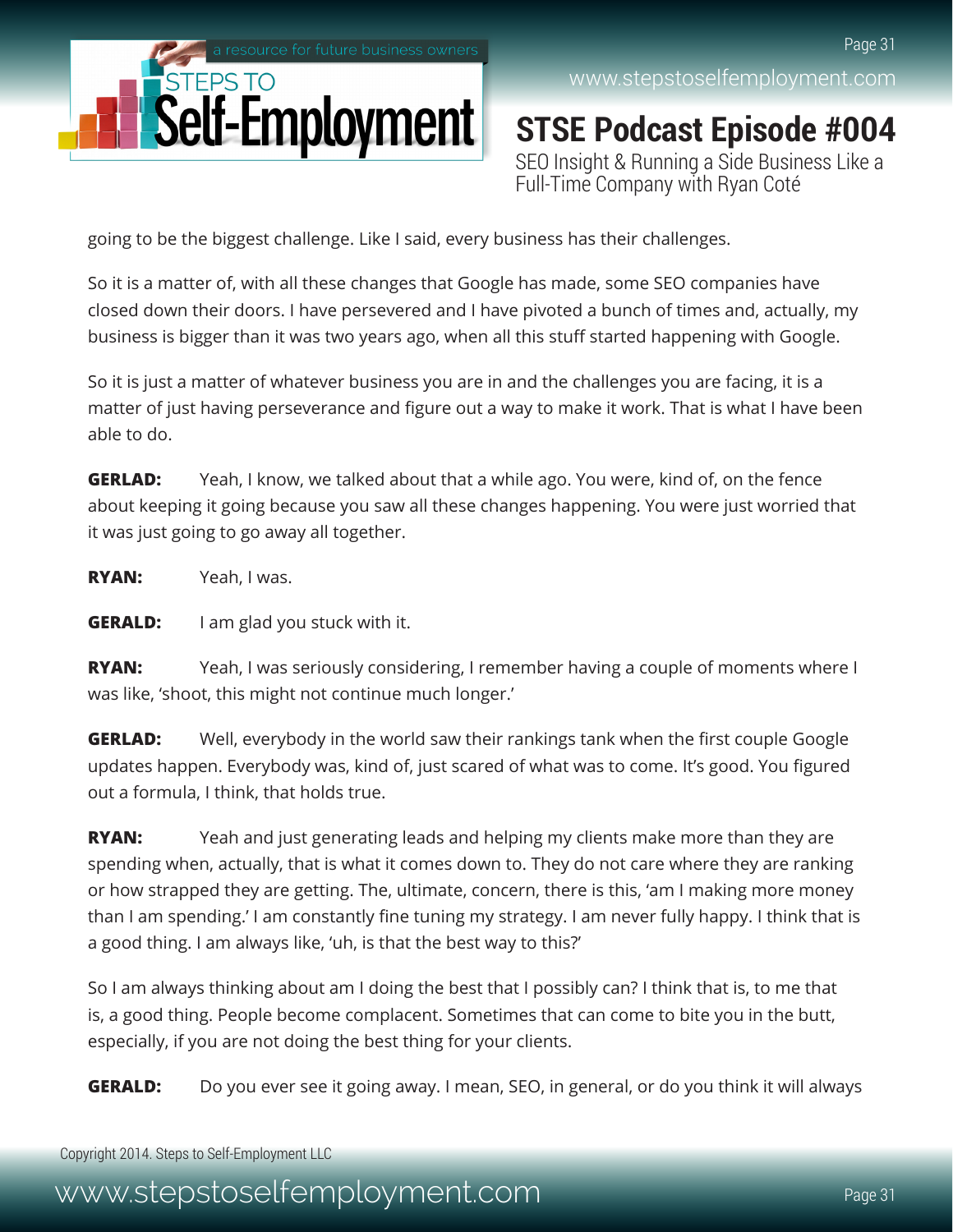

**STSE Podcast Episode #004** SEO Insight & Running a Side Business Like a Full-Time Company with Ryan Coté

be around on some form?

**RYAN:** I think it is always going to be around on some form. It is just going to keep on morphing into something different. So, Google started their business based on organic results, before even pay per click was around, so that organic section of their website, that is how they started. Don't forget Yahoo or Bing. They still deliver some results. I do not think SEO is ever going to go away. I do not know how it could, because if you have a website you have to market it.

I look at SEO as marketing. Linked is marketing, content is marketing, blogging is marketing. It is just marketing. There is page search, there is SEO, it is just all marketing. If you start a website people are not going to just find you. You have to market it. So you have to SEO it, you have to maybe invest in some paid search. You have to do things to help people find it. So I do not see how it would ever go away. It is going to just keep on morphing into something different.

**GERALD:** Yeah, it is definitely marketing. I saw some statistics, I think, from back in 2012 or something like that, that showed companies were spending more in search engines optimization than any other marketing, any other form of marketing. That was just expected to increase at one time.

**RYAN:** Yeah, yeah, that's right.

**GERALD:** The purpose of SEO is clear, I think, everybody can, kind of, agree. Most people define it as getting more people on your website. You are generating leads. You and I both know that there is significantly more to it than that. Can you just talk real briefly and tell people exactly what SEO is all about and why it is so important for anyone who is serious about marketing their business online?

**RYAN:** Well, it is about making your site visible in the search engines. So is someone is googling your product or service you want your website to be more than choices. So that is really what SEO is all about. We are optimizing your site for certain key words or certain topics. People are predicting that key words are going to go away. Targeting specific key words are going to go. You have to target topics. So we will see where that goes.

It is about optimizing your website for certain key words or certain topics and doing so, you make yourself more visible in the search engine. So when someone is typing in plumber in Wang,

Copyright 2014. Steps to Self-Employment LLC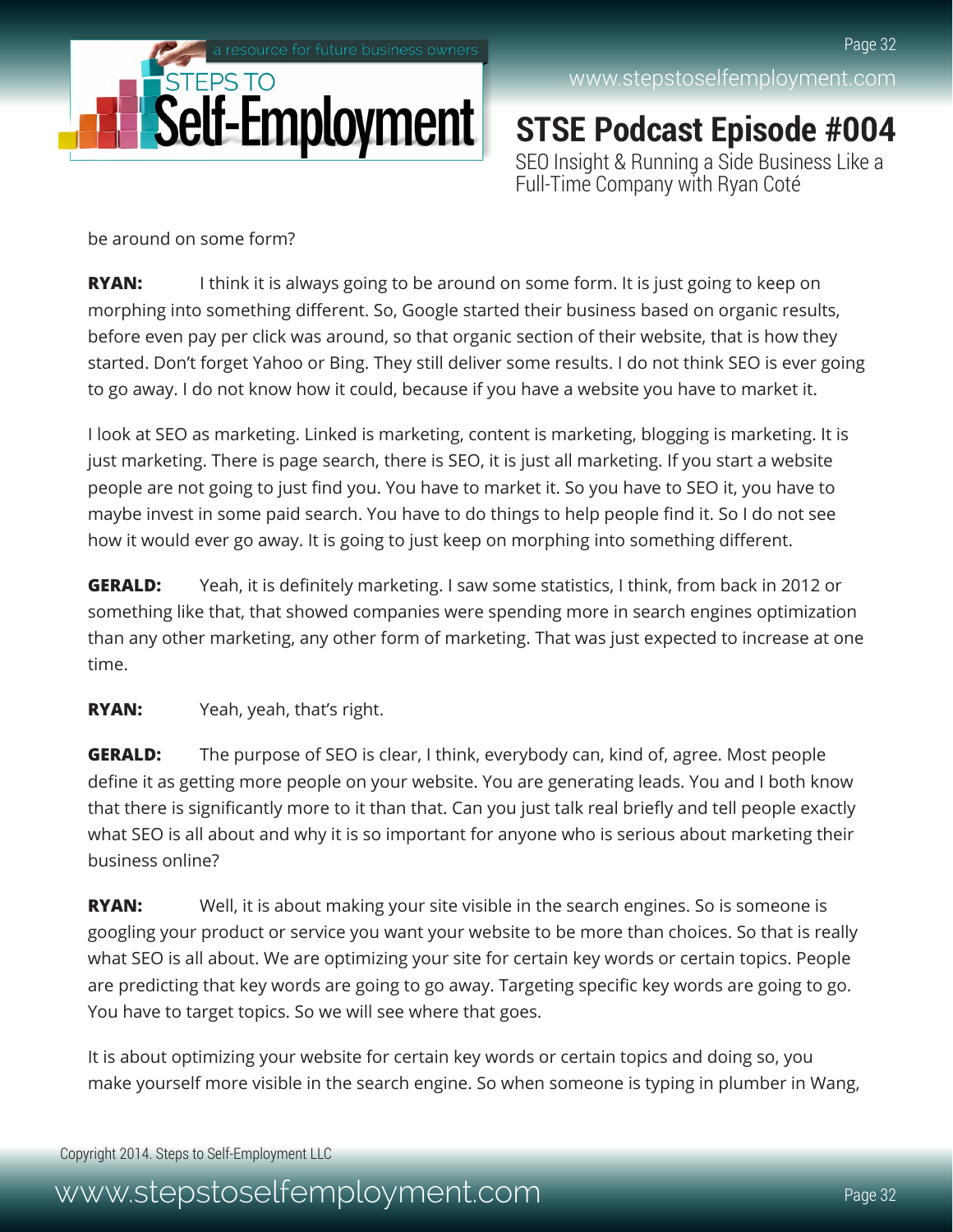

**STSE Podcast Episode #004** SEO Insight & Running a Side Business Like a Full-Time Company with Ryan Coté

New Jersey, or whatever. Your website is one of those choices. They come to your website then hopefully they raise their hand. They become a lead, then, hopefully, a customer. So that is what it really comes down to. Search engine optimization is just making your website more visible online.

**GERLAD:** Right, yeah. I also think because the SEO changes, the methods change so often, it is almost viewed as mysterious or fishy to a lot of people. They think there is, I think, that is why a lot of website owners do not hire an SEO professional. They are just not sure what all is involved. And the fact that it could take months to even see the results.

Then, even after the results are coming in, you cannot guarantee anything in terms of placement in the ranking. So how do you deal with those questionable areas? I know, in my business I deal with a lot of customers asking me SEO questions. I, usually, just give them case studies of websites that we have worked on and show them the results that we can get.

**RYAN:** Well, I think, and people know that Google is huge. People know that a lot of people go to Google to find a product or service. I don't think you have to sell people on the fact that the search engines are huge and people use them as a product or service research tool, but you are right, SEO is, sort of, mysterious.

It is not like pay-per-click where you give Google your credit card or Bing your credit card and you say, 'hey these are the key words I want to bid on. I want to bid this amount', they start and then they start charging your credit card.

You start getting traffic. You take away their credit card and traffic stops. It is very predictable. It is very controllable. SEO on the other hand, yeah, you are right, it is mysterious. Some sites will react a little bit differently versus other sites.

There just so many variables that go into it, ultimately, you do not control Google. You try to influence Google but their algorithm and the hundreds of factors that go into it. There is just so much variance involved that it is a little mysterious, you are right, but the basic idea behind it is making sure your website is optimized to the right key words and the right topics, building links to your site, or try to earn links. Then try to create good, interesting, relevant content. You could do those three things and social media, actually, that is, kind of, the fourth thing, I guess, I would throw in there. You having some search social media presence. You do those four things, unless your site has some glaringly bad road blocks in terms of SEO, which, if you do not know SEO you

Copyright 2014. Steps to Self-Employment LLC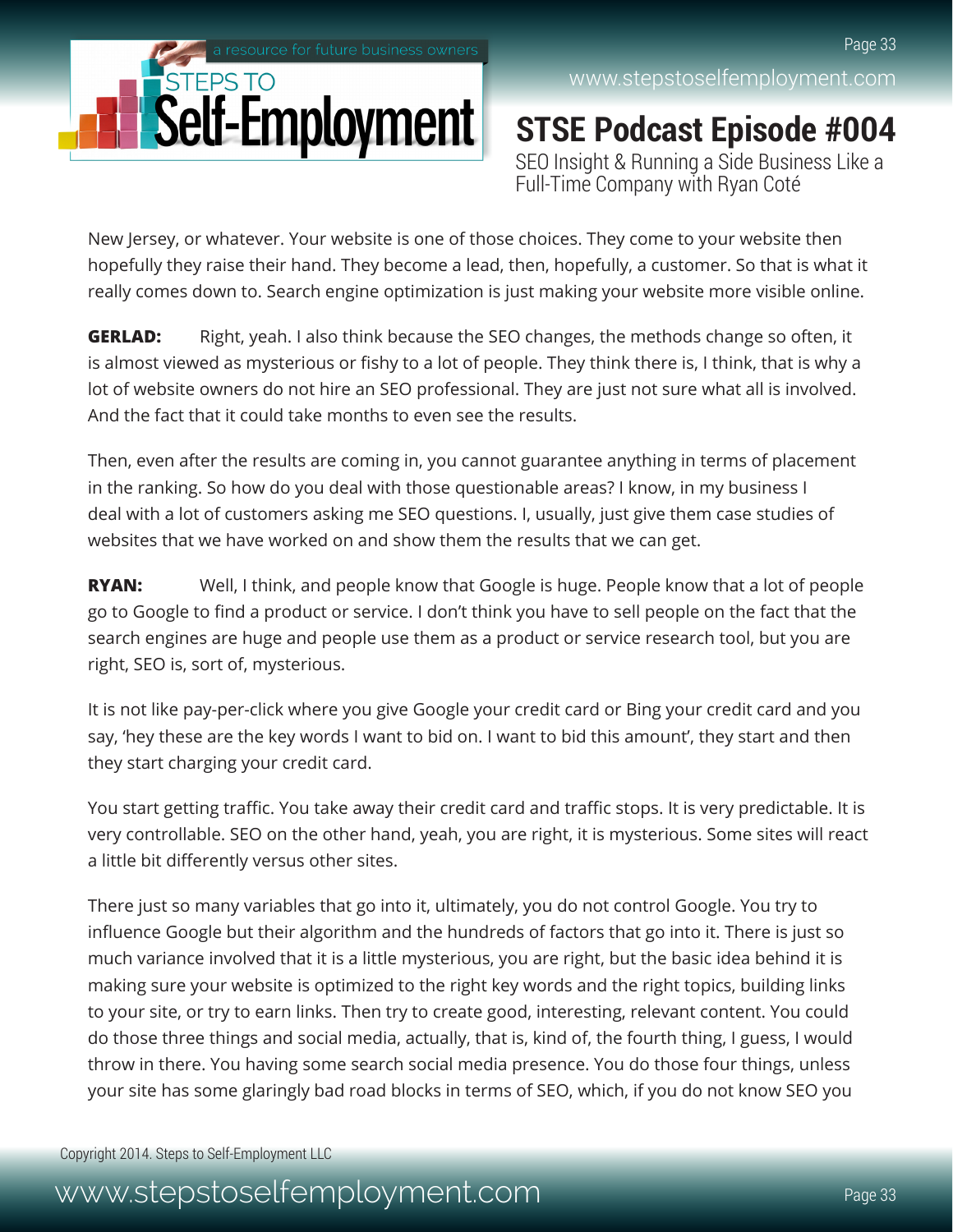

**STSE Podcast Episode #004** SEO Insight & Running a Side Business Like a Full-Time Company with Ryan Coté

would not know what those are unless your site has those glaringly obvious road blocks. Your site is going to get more traffic if you follow those four steps.

**GERALD:** Okay, yeah, I can get behind that. That makes sense. What is your favorite success quote?

**RYAN:** Favorite success quote, I do not know if it is a quote, I think it is more like a mantra that I follow. But it's make daily progress in your business. Even if it is only a half an hour, make daily progress. If you look at, if you think, 'oh, I am only going to spend an hour and a half on my site, what is that going to do?' But if you spend a half an hour on Monday, and an hour on Tuesday, then a couple hours on Wednesday, then a half an hour on Thursday.

If you look at, of course, the entire month that, actually, adds up to a descent chunk of time spent. That momentum that you are creating, while it might not be obvious to you when you are spending that 30 minute chunk of time on your site. When you look at it over the course of a month or three months, the momentum that are building is, actually, pretty tangible. Make daily progress.

**GERALD:** Yeah and it is nice to just, kind of, stop what you are doing, stop your work, and just focus on your own business for just a little while out of the day. I try to set at least an hour aside on my own business as well. I find that it does add up. By the end of the week I would spend eight hours or ten hours on my own marketing instead of just putting it off further and further like I used to do.

I found a great quote by Thomas Edison that speaks volumes about both of our mindsets, I think. The quote is, "Restlessness is discontent and discontent is the first necessity of progress. Show me a thoroughly satisfied man and I will show you a failure." You and I will, probably both agree that we are never satisfied with our current achievements, like we talked about earlier.

It is like we are always looking ahead to the next goal. I feel like that is so important with progress too, just know like the Rolling Stone never gathers moss, kind of, concept. I think we both subscribe to that big time.

**RYAN:** Yeah, yeah, I would agree with that. You never really think I am fully a success. If you look back at all the things I have accomplished, to some people they might think they might

Copyright 2014. Steps to Self-Employment LLC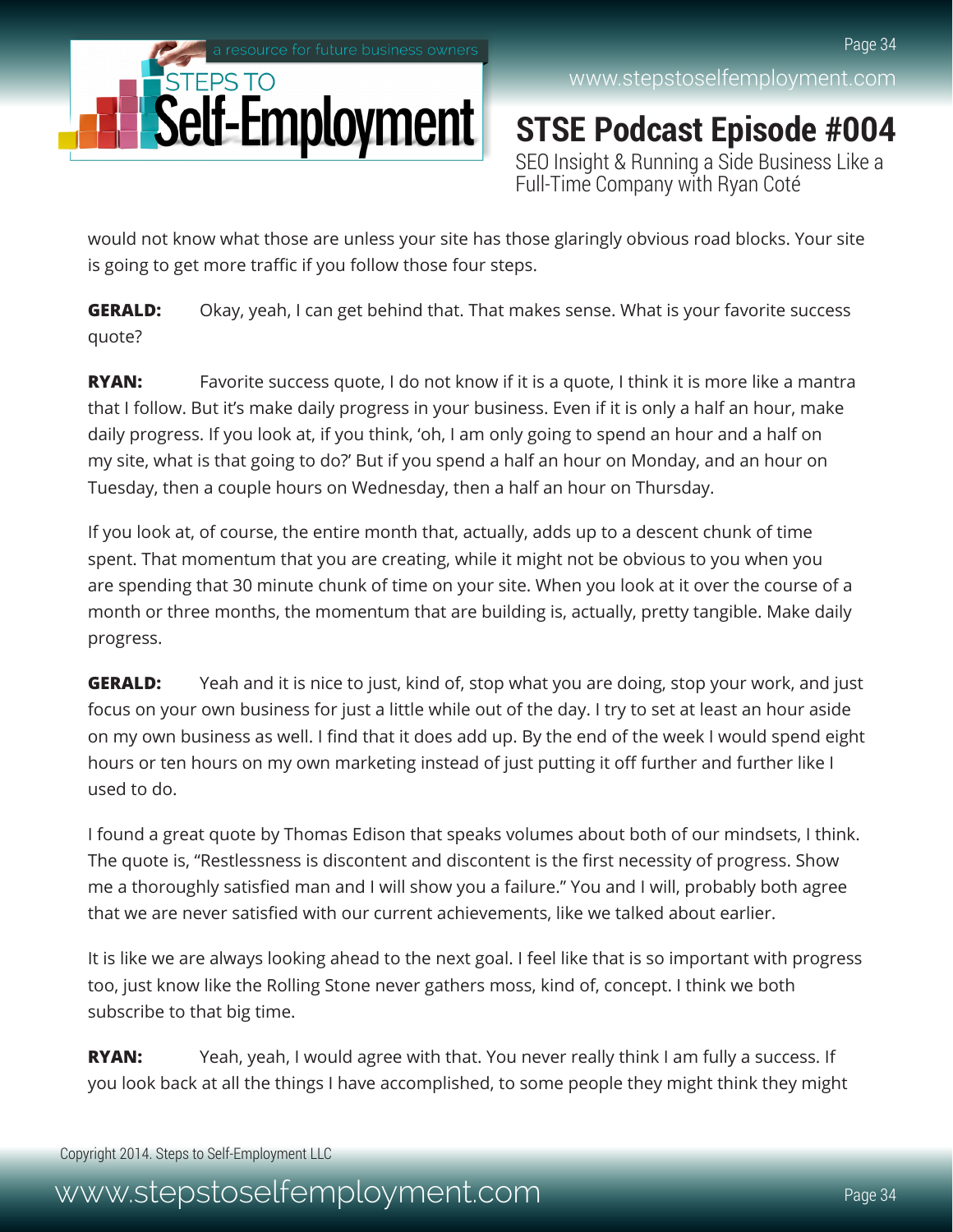

**STSE Podcast Episode #004** SEO Insight & Running a Side Business Like a Full-Time Company with Ryan Coté

be labeled as successful but I don't really. It does it feel like that is me.

I feel like I just, there is so much more that I have to accomplish and there is so much more that I need to do. That can be good and bad but the good thing is that it keeps me working hard, but you are right, you have to step back and, kind of, appreciate what you have done. I think that is really important.

**GERALD:** I hope at some point we can do that. I am not ready to yet. I feel like I have got too much too accomplish yet, but I am getting there.

**RYAN:** Yeah, I feel like I am just getting started, too.

**GERALD:** Yep, alright, well, the last question I have for you today would be if you could give someone looking to start a business one piece of advice what would it be?

**RYAN:** Just one?

#### **GERALD:** Sure.

**RYAN:** Okay, just one piece of advice, just to get started, there are a lot of people who over-analyze what they want to do. Obviously, you have to have, this is assuming that you have, a legitimate business idea based on something that you are good at. Just get started. I know someone that, I think, could be very successful with business or online business. He just overanalyzes everything, everything, everything, everything, to the point where it just paralyzes him.

So you have to just get started. The thing is the truth is that the product or the service that you start with, it is never just going to stay that way. I always treat things with WP Amplify and my previous sites in the previous business, you never stay with what you start with. You are always going to tweak things.

So just get started. Throw a website up there and just start marketing it and understand that you are going to tweak things as you go along. It is a constant, fine tuning process, but if you do not get started, you are never going to get to where you want to be. So my one piece of business advice would be just get started.

**GERALD:** Yeah, I love the whole minimally viable product concept where you, essentially,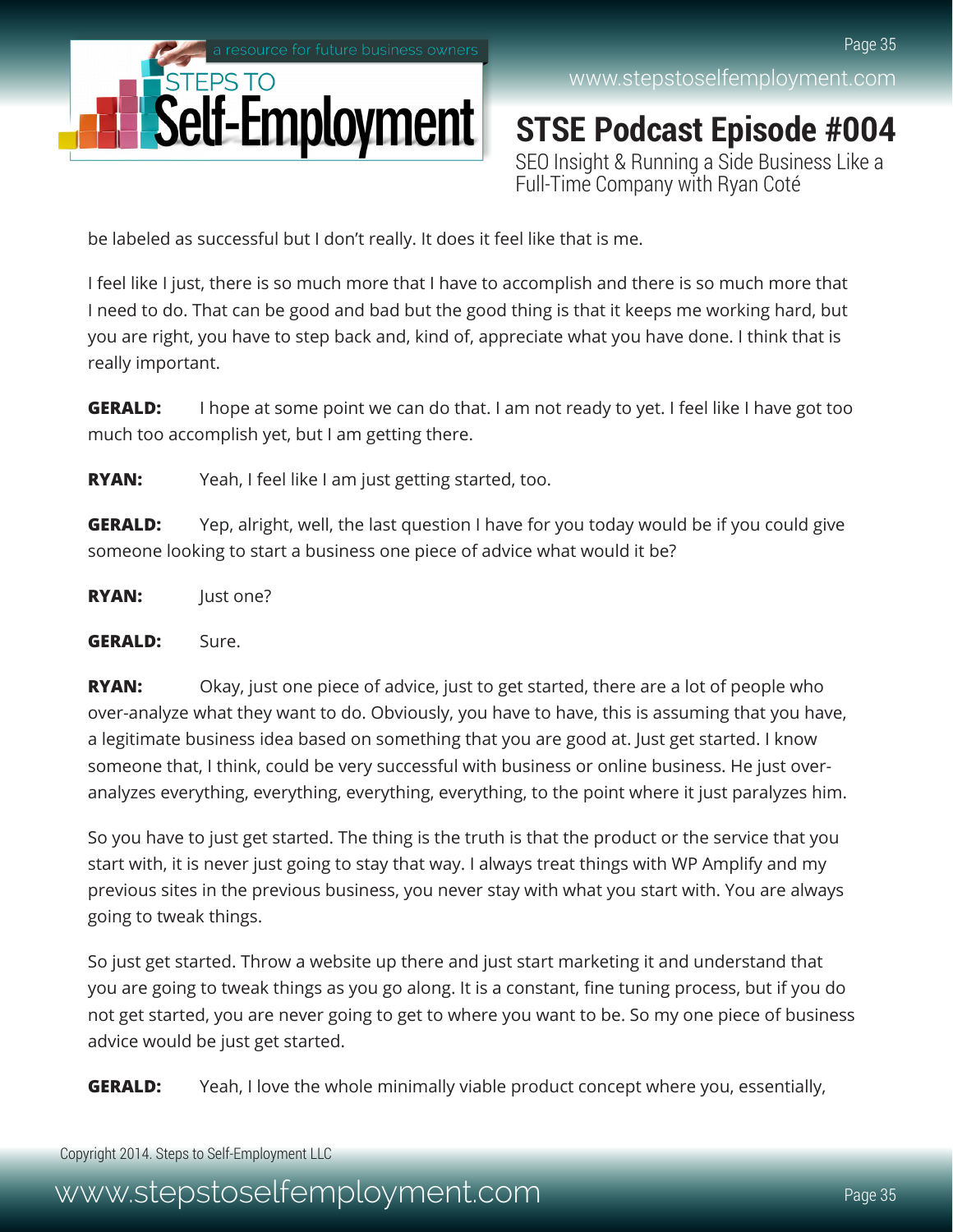

**STSE Podcast Episode #004** SEO Insight & Running a Side Business Like a Full-Time Company with Ryan Coté

just get the necessities done and then iron out the details later. That would, definitely, be advice I would give people, too, is get it up and out there sooner than later.

I have got several clients in the past few years who have dragged their feet and tried to perfect every little instance but when you deal, especially, if it is an online based business. Get it out in front of people, let them play with it. Let them give you real world feedback. Then, kind of, go back and tweak based on their comments. You never know how something might go over. You might spend a year and 50,000.00 dollars building a product and then realize that people do not really like it.

Then you are just out that money when you could have only spent 10,000.00, got a smaller version of it out there for people to, kind of, play around with and see if they liked it. Then taking their feedback and created something a lot better.

**RYAN:** Yeah, yeah, and I think going back to the, with being paralyzed from analyzing too much. I feel like when I speak to people that do that they always have excuses, 'well I cannot start now because of this or I cannot start now because of that.'

So they always have all these excuses why don't they just, I think it is a mindset, for those people. They just cannot say, there is a saying, I cannot remember what the heck it is, it was like, was it Fire, Aim, Shoot, or something like that.

Basically just get your business started and then worry about aiming as you go along.

**GERALD:** Alright, well, that about wraps up the time we have for today. I can't thank you enough for spending the last hour or so with us. You have given us great insight into your business. I know you will inspire a lot of people who are contemplating starting their own business. You have given them a lot of great things to think about. Anyone listening to this is better off for having done so, in my opinion.

**RYAN:** I hope so, I really hope people that are going to look into this get a lot out of it. I am always available if they have any questions or want to pick my brain about something.

**GERALD:** Yeah, can you tell us where they can go to find out more about you and WP Amplify?

Copyright 2014. Steps to Self-Employment LLC